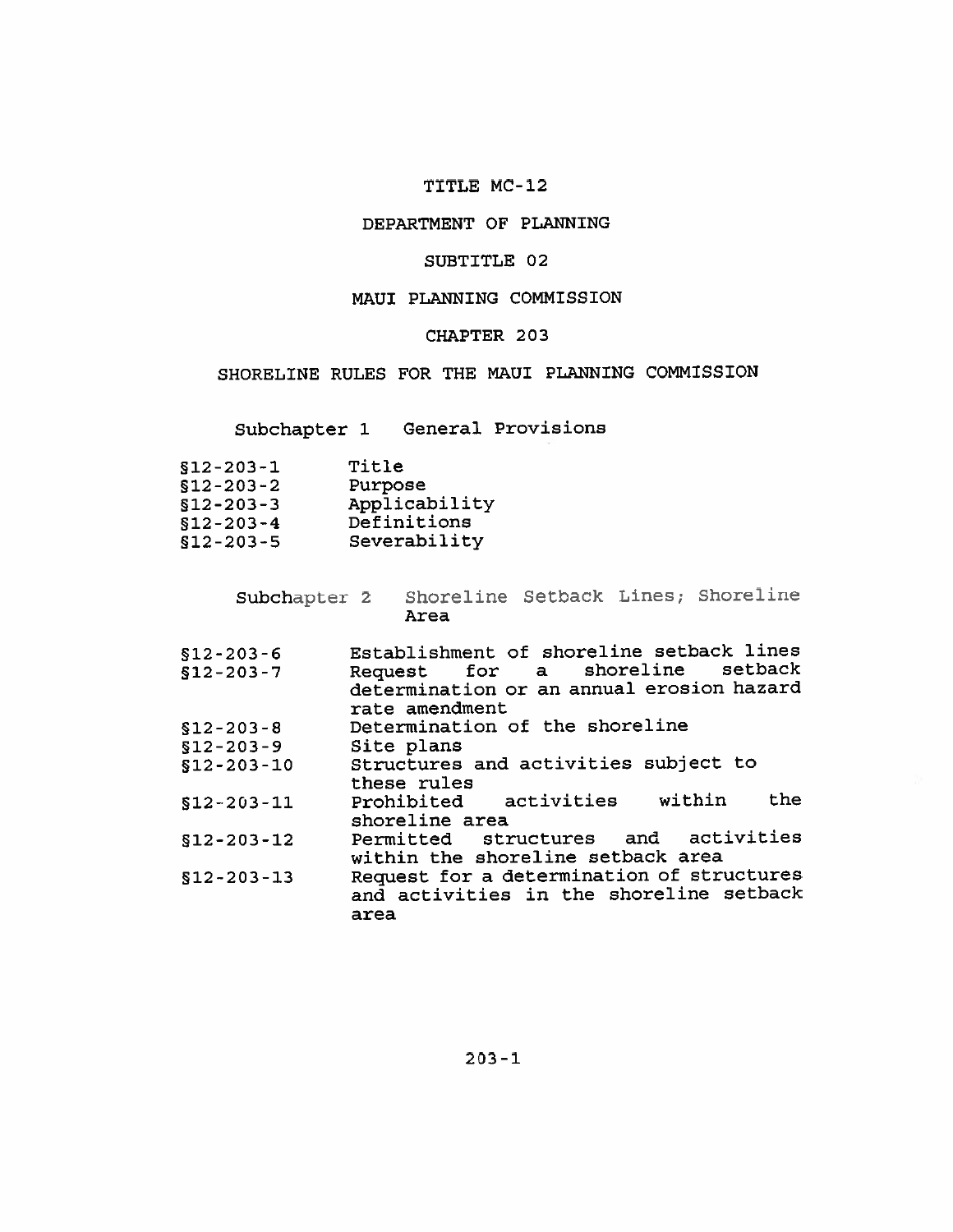# Subchapter 3 Variances

S12-203-14 Variance application<br>S12-203-15 Criteria for approval of a variance

Subchapter 4 Enforcement; Penalties

- $$12-203-16$  Enforcement<br> $$12-203-17$  Penalties
- 

# Subchapter 5 Appeals

| $$12 - 203 - 18$ | Appeal of director's decision; filing the |
|------------------|-------------------------------------------|
|                  | notice of appeal                          |
| $$12 - 203 - 19$ | Content of the notice of appeal           |
| $$12 - 203 - 20$ | Joint or consolidated appeals             |
| $$12 - 203 - 21$ | Service of the notice of appeal           |
| $$12 - 203 - 22$ | Payment of fees                           |
| $$12 - 203 - 23$ | Contested case hearing on appeal          |
| $$12 - 203 - 24$ | Disposition of appeal                     |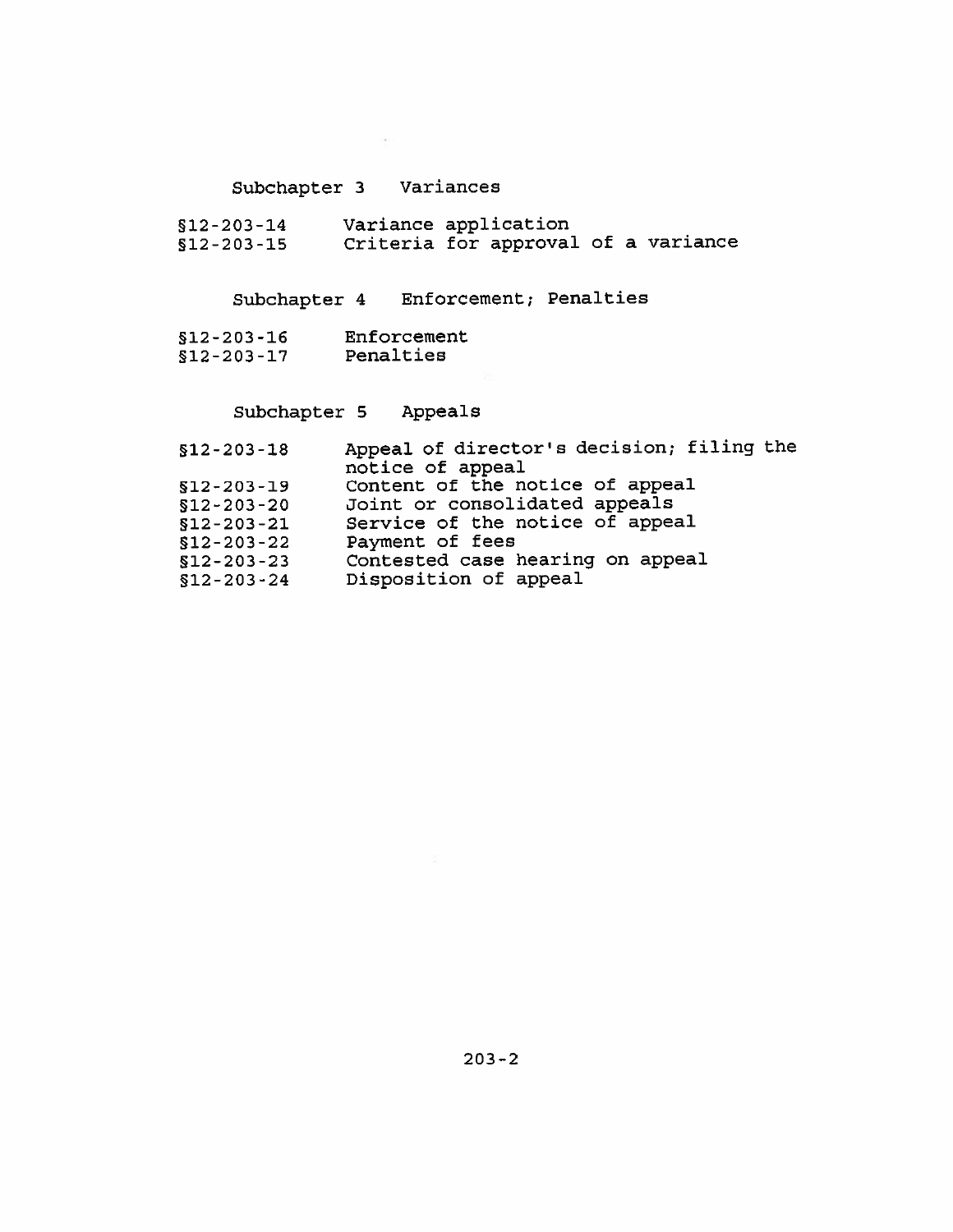#### SUBCHAPTER 1

#### GENERAL PROVISIONS

§12-203-1 Title. The rules in this chapter shall be known as the "Shoreline Rules for the Maui Planning Commission." [Eff 11/27/03] (Auth: HRS Chapter 205A, Parts I and III; Maui County Charter  $\S$ §8-8.4, 13-2(15)) (Imp: HRS Chapter 205A, Parts I and III; Maui County Charter §§8-8.4, 13-2(15))

§12-203-2 Purpose. One of the most important and significant natural resources of the County of Maui is its shoreline environment. Due to competing demands for utilization and preservation of the beach and ocean resources, it is imperative:

- (1) That use and enjoyment of the shoreline area be ensured for the public to the fullest extent possible;
- (2) That the natural shoreline environment be preserved;
- (3) That man-made features in the shoreline area be limited to features compatible with the shoreline area;
- (4) That the natural movement of the shoreline be protected from development;
- (5) That the quality of scenic and open space resources be protected, preserved, and where desirable, restored; and
- (6) That adequate public access to and along the shoreline be provided.

These steps are necessary because development and other man-made improvements have resulted in encroachment of structures near the shoreline and, in numerous instances, erosion and other disturbances affecting the natural movement of the shoreline. Moreover, these steps are also necessary because the Hawaiian Islands are subject to coastal natural hazards such as, tsunamis, high wave action, sea level rise, hurricanes, coastal flooding, and coastal erosion that pose hazards to residences and other structures near the shoreline. These hazards may also necessitate the need to harden the shoreline to protect structures which may have an adverse impact on the environment. Further, continual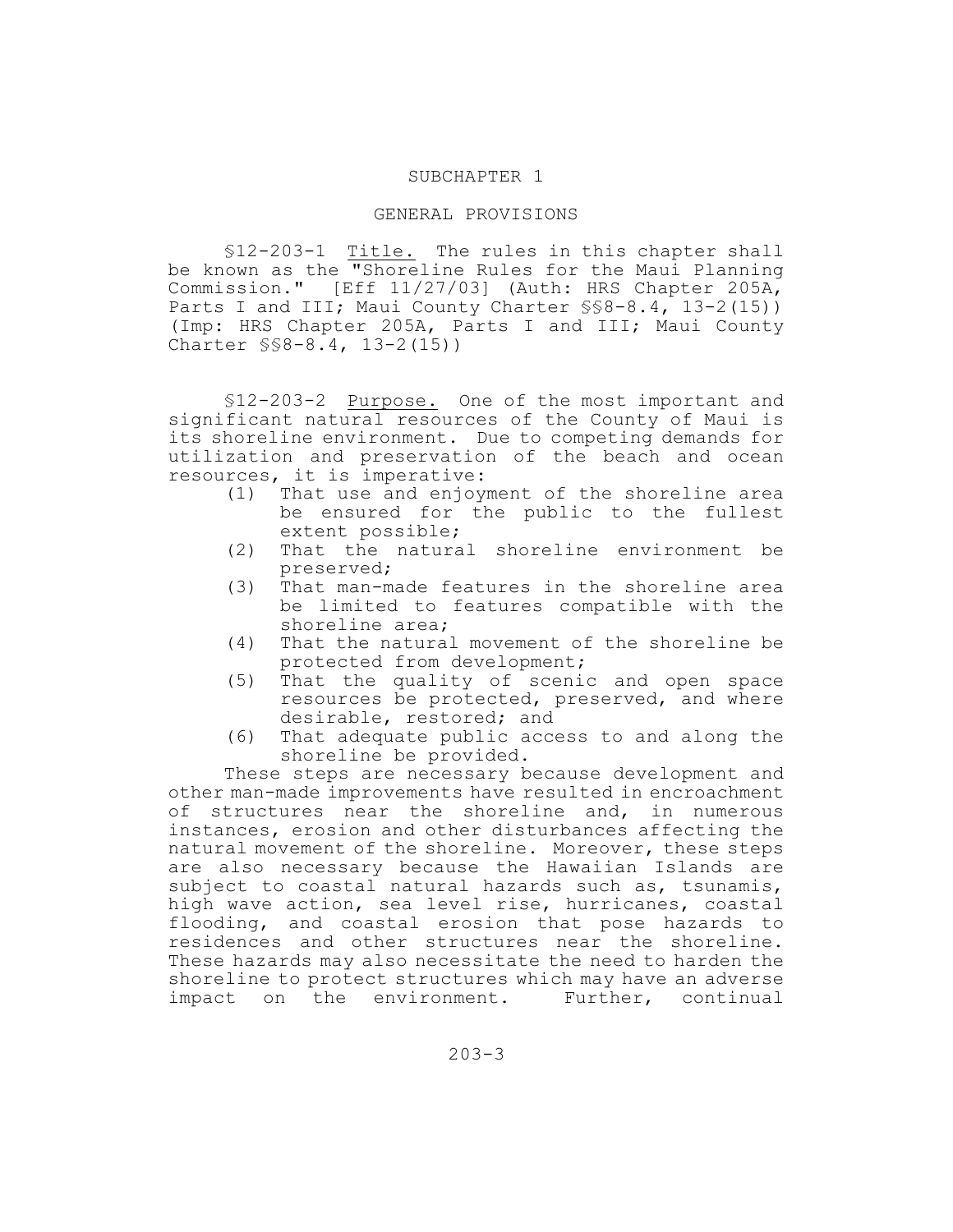replacement of structures damaged or destroyed by ocean conditions may cause an economic hardship to other flood insurance policy holders by the increase in premiums. Consequently, the purpose of this chapter is to establish shoreline rules which regulate the use and activities of land within the shoreline environment in order to protect the health, safety, and welfare of the public by providing minimum protection from known coastal natural hazards; and to ensure that the public use and enjoyment of our shoreline resources are preserved and protected for future generations in accordance with the Hawaii coastal zone management law, HRS chapter 205A. [Eff 11/27/03] (Auth: HRS Chapter 205A, Parts I and III; Maui County Charter §§8-8.4, 13-2(15)) (Imp: HRS §§205A-1, 205A-2, 205A-43, 205A-43.5, 205A-43.6, 205A-45, 205A-49)

§12-203-3 Applicability. These rules shall be applicable to all lands located within the shoreline area of the Island of Maui, County of Maui, State of Hawaii. [Eff 11/27/03] (Auth: HRS Chapter 205A, Parts I and III; Maui County Charter §§8-8.4, 13-2(15)) (Imp: HRS §§205A-1, 205A-2, 205A-43, 205A-43.5, 205A-43.6, 205A-45, 205A-49)

§12-203-4 Definitions. For purposes of this chapter, unless it is plainly evident from the context that a different meaning is intended, certain words and phrases used herein shall be defined as follows:

"Adversely affect beach processes" means to pose a potential immediate or future adverse effect on beach processes as a result of a structure or activity located within the shoreline setback area, or to pose the need to artificially fix the shoreline.

"Annual erosion hazard rate" means the annual rate of coastal erosion calculated according to the methodology developed by the university of Hawaii along transects placed at regular intervals of approximately sixty-six feet and as indicated on maps on file with the department. Said rates shall be updated on a regular basis at least once every ten years, provided funding is budgeted for the purpose; or pursuant to an annual erosion hazard rate amendment approved in accordance with section 12-203-7. Land area outside of the boundary of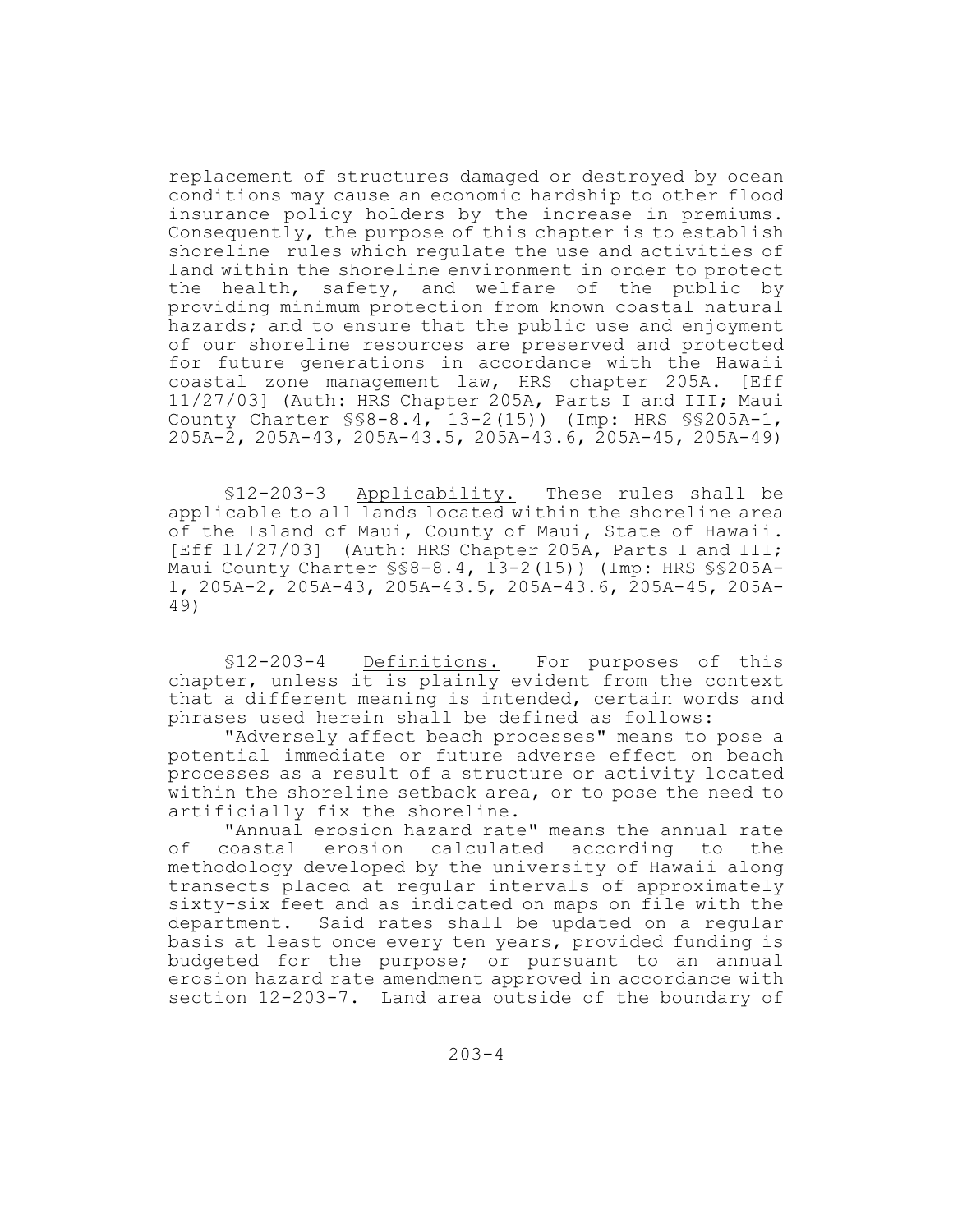these maps shall have no annual erosion hazard rate. Where the shoreline is fixed by;

(1) Artificial structures that are nonconforming or that have been approved by appropriate government agencies and for which engineering drawings exist to locate the interface between the shoreline and the structure, or

(2) Exposed natural stabilized geographic features such as cliffs and rock formations, the annual erosion hazard rate shall cease at the interface. "Artificially fix the shoreline" means to

permanently establish the shoreline.

"Average lot depth" means the measurement obtained by adding the lengths of the two sides of a lot which are at or near right angles with the shoreline to the length of a line obtained by drawing a line from a point in the center of the makai side of the lot to a point in the center of the mauka side of the lot and dividing the resulting sum by three.

"Beach nourishment" means the technique of placing sand fill along the shoreline to widen the beach and provide a buffer against coastal erosion and wave attack.

"Board approval" means approval of the board of land and natural resources pursuant to HRS section 183-C, as amended.

"Coastal erosion" means the wearing away of coastal lands, usually by wave attack, tidal or littoral currents, or wind. Coastal erosion is synonymous with shoreline (vegetation line) retreat.

"Coastal erosion hazard zone" shall include all of the land area between the shoreline and a line as established by measuring twenty-feet plus a distance of fifty times the annual erosion hazard rate from the shoreline.

"Coastal hazards" means hazards created by and limited to coastal processes which are generated from waves or tides.

"Commission" means the Maui planning commission.

"Department" means the department of planning of the County of Maui.

"Director" means director of the department of planning.

"Dune restoration" means the technique of rebuilding an eroded or degraded dune through one or more various methods (sand fill, drift fencing, revegetation, etc.).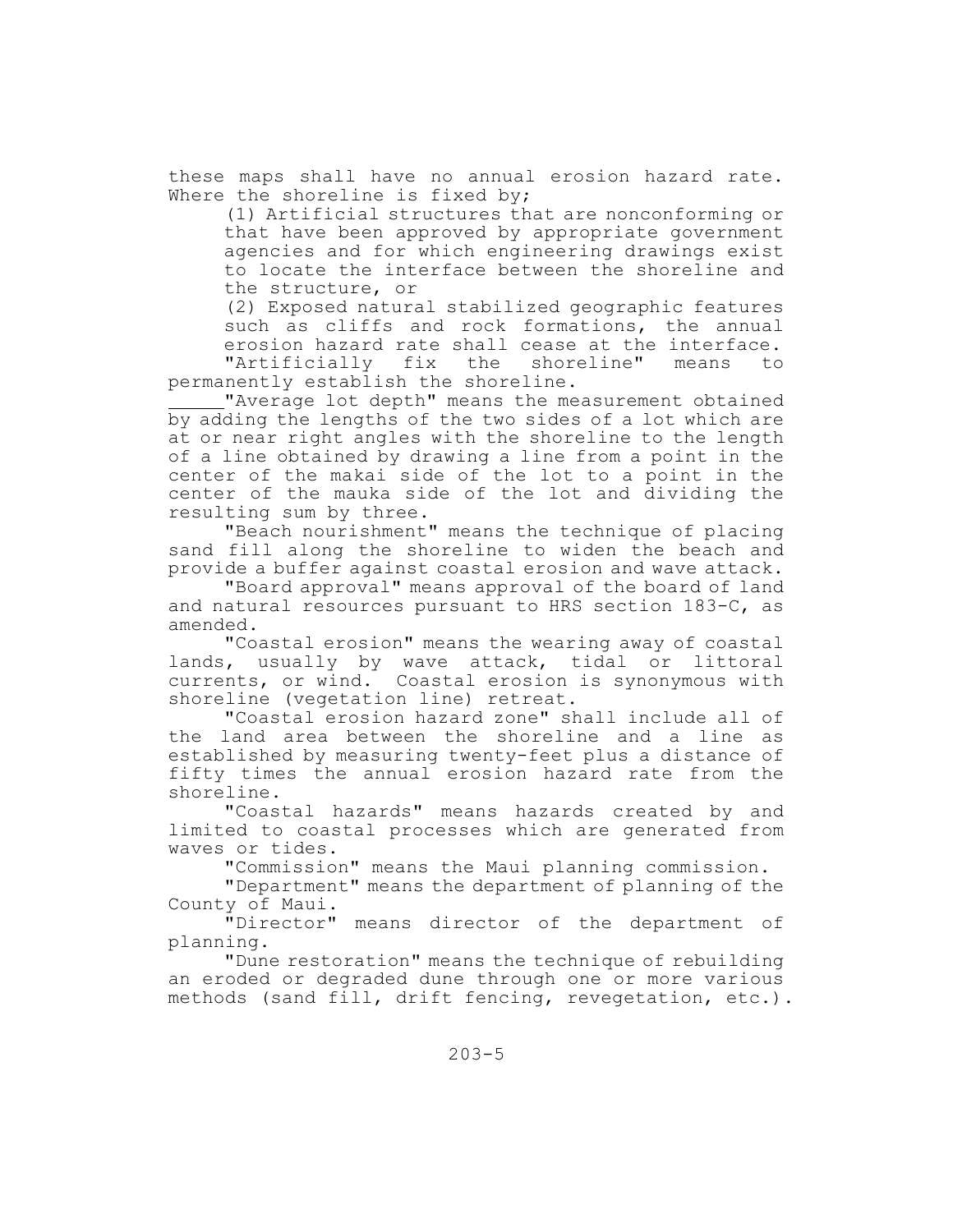"HRS" means the Hawaii Revised Statutes, as amended. "Lot" means a designated parcel, tract, or area of<br>established by subdivision or as otherwise land established by subdivision or established prior to the adoption of subdivision laws.

"Irregularly shaped lot" means a flag lot, traingular parcel, lot bordered by ocean on two or more sides, headland, or peninsula.

"Minimum buildable depth" means the minimum depth that a structure may be constructed taken from a line running makai of and parallel to the frontyard setback, not to exceed thirty-five feet in length.

"Minor activity" means an activity that does not adversely impact the existing grade of the setback area and shall be limited to activities related to landscaping, minor clearing (grubbing) of vegetation, and minor grading which is not subject to HRS chapter 343.

"Minor structure" means a man-made structure that costs less than \$125,000, does not impede the natural movement of the shoreline, does not alter the existing grade of the shoreline setback area, and may include but not be limited to: landscape features (*i.e.,* barbecues, lighting, benches, chairs, borders, wooden trellis, fences, railings, bird feeders, signs, safety improvements, etc.); movable/portable lifequard stands; portable or movable walkways for public access; landscaping in conjunction with irrigation systems; irrigation systems, provided they are directed away from the shoreline; outdoor shower and water faucets; utility poles and accessory structures along existing corridors; and temporary tents for special events not exceeding fourteen consecutive days in duration during any threemonth period. A minor structure shall not include a pool, spa, gazebo, car port, garage or similarly-massed structures of a permanent nature.

"Nonconforming structure/activity" means a structure or activity which was lawfully existing within the shoreline area and which:

(1) Was completely built prior to June 22, 1970; or

(2) Received either a building permit, board approval, or shoreline area variance prior to June 16, 1989; or

(3) Was outside the shoreline area when it received either a building permit or board approval.

"Overlay" means the more mauka (landward) Segments of each line, in circumstances where the methods of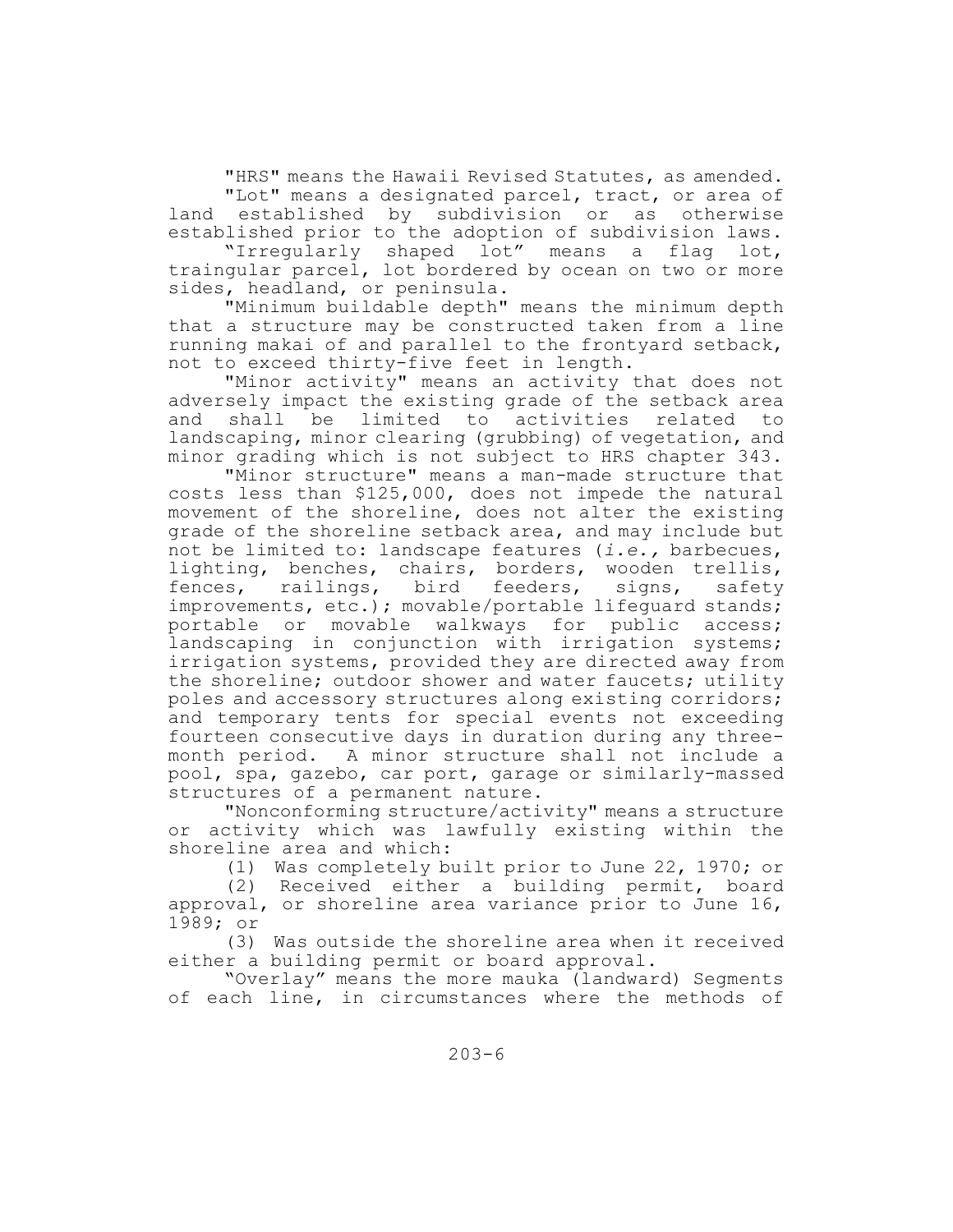calculating the shoreline setback line result in two lines that intersect with each other.

"Plan" means a detailed construction plan drawn to scale that shows the design of a structure proposed to be built within the shoreline area. The plan shall consist of data which include, but which are not limited to:

- (1) Property boundaries;
- (2) Natural features such as large trees, rock outcroppings;
- (3) Topography in and around the proposed construction; and
- (4) Any other information which identifies the existing condition of the subject parcel of land.

The director may require that the plan include an accurate instrument survey of the lot as well as cross sections of the lot at designated locations to be prepared by a surveyor licensed in the State of Hawaii.

"Qualified demolition" means the demolition of a structure or structures where such demolition:

- (1) Will not adversely affect beach processes;
- (2) Will not artificially fix the shoreline;
- (3) Will not interfere with public access, except for public safety reasons during demolition operations;
- (4) Will not interfere with public views to and along the shoreline, except during demolition operations;
- (5) Will be consistent with:
	- (A) Section 12-203-2(5) that states that the quality of scenic and open space resources should be protected, preserved and, where desirable, restored; and
	- (B) Section 205A-2(c)(3)(C), HRS, which states that an objective and policy of the coastal zone management program is to preserve, maintain, and, where desirable, improve and restore shoreline open space and scenic resources; and
- (6) Will comply with:
	- (A) Chapter 19.62, Maui County Code, relating to flood hazard areas;
	- (B) Chapter 20.08, Maui County Code, relating to soil erosion and sedimentation control; and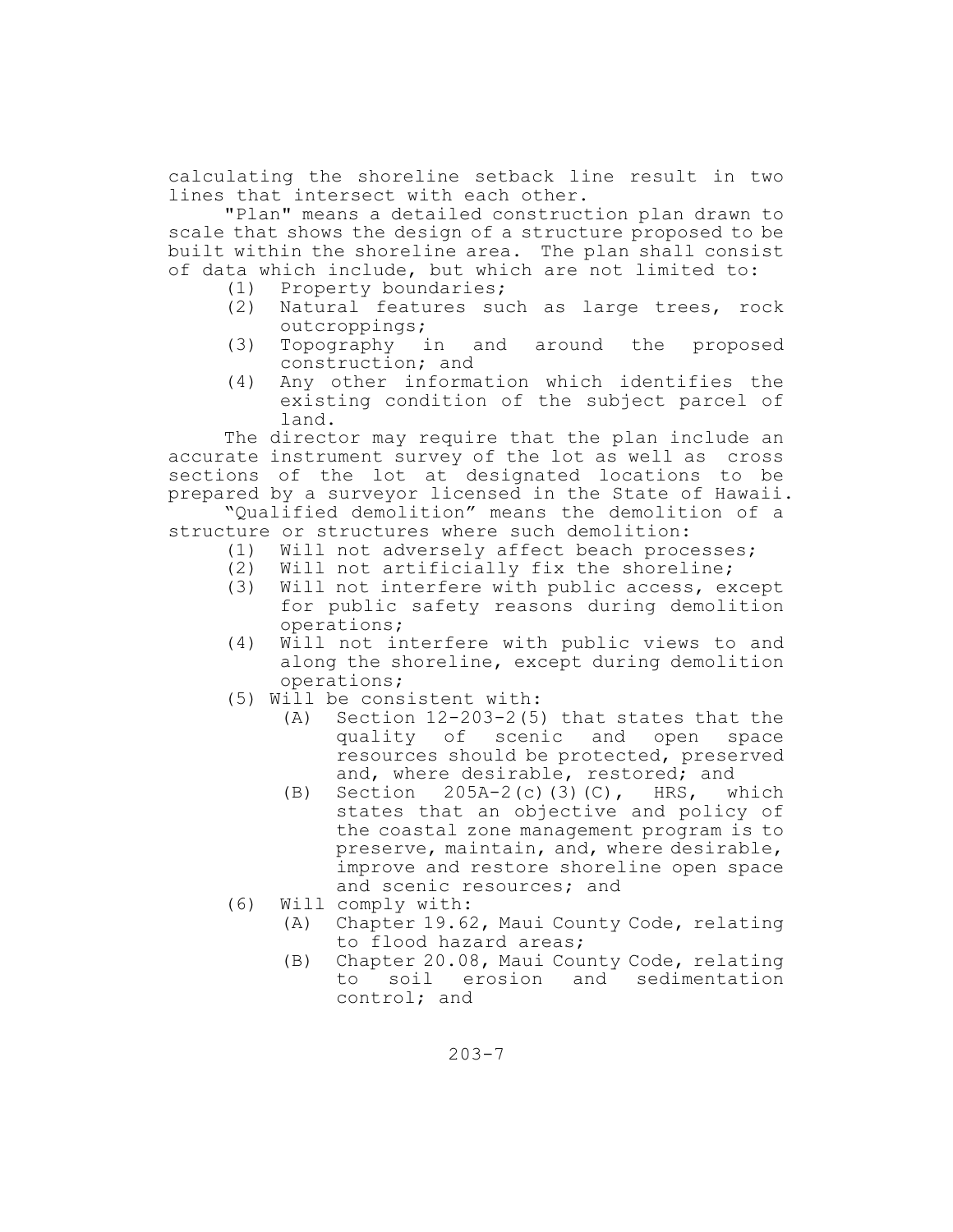(C) Chapter 6E, HRS, relating to historic preservation.

"Shoreline", as defined in HRS 205A, as amended, means the upper reaches of the wash of the waves, other than storm and seismic waves, at high tide during the season of the year in which the highest wash of the waves occurs, usually evidenced by the edge of natural rather than artificially induced vegetation growth, or the upper limit of debris left by the wash of the waves which has been certified by the board of land and natural resources within the preceding twelve months.

"Shoreline processes" means the natural flow of the ocean which affect the movement of the shoreline area or lands bordering the ocean, including submerged lands.

"Shoreline setback area" means "shoreline area" as defined in HRS chapter 205A, as amended, which includes all of the land area between the shoreline and the shoreline setback line, provided that if the highest annual wash of the waves is fixed or significantly affected by a structure that has not received all permits and approvals required by law or if any part of any structure in violation of this part extends seaward of the shoreline, then the term "shoreline area" or<br>"shoreline setback area" shall include the entire shall include the entire structure.

"Shoreline setback line" means that line, as defined in HRS chapter 205A, as amended, running inland from and parallel to the shoreline at a horizontal plane.

"Structure" includes, as defined in HRS chapter 205A, as amended, but is not limited to, any portion of any building, pavement, road, pipe, flume, utility line, fence, groin, wall, or revetment. [Eff 11/27/03] (Auth: HRS §§205A-43, 205A-45, 205A-49; Maui County Charter §§8- 8.4, 13-2(15)) (Imp: HRS §§205A-1, 205A-2, 205A-22, 205A-41)

§12-203-5 Severability. If any provision or part of this chapter or the application thereof to any person or circumstance is held invalid, the invalidity shall not affect other provisions or application of this chapter which can be given effect without the invalid provision or application, and to this end the provisions of this chapter are declared to be severable. [Eff 11/27/03]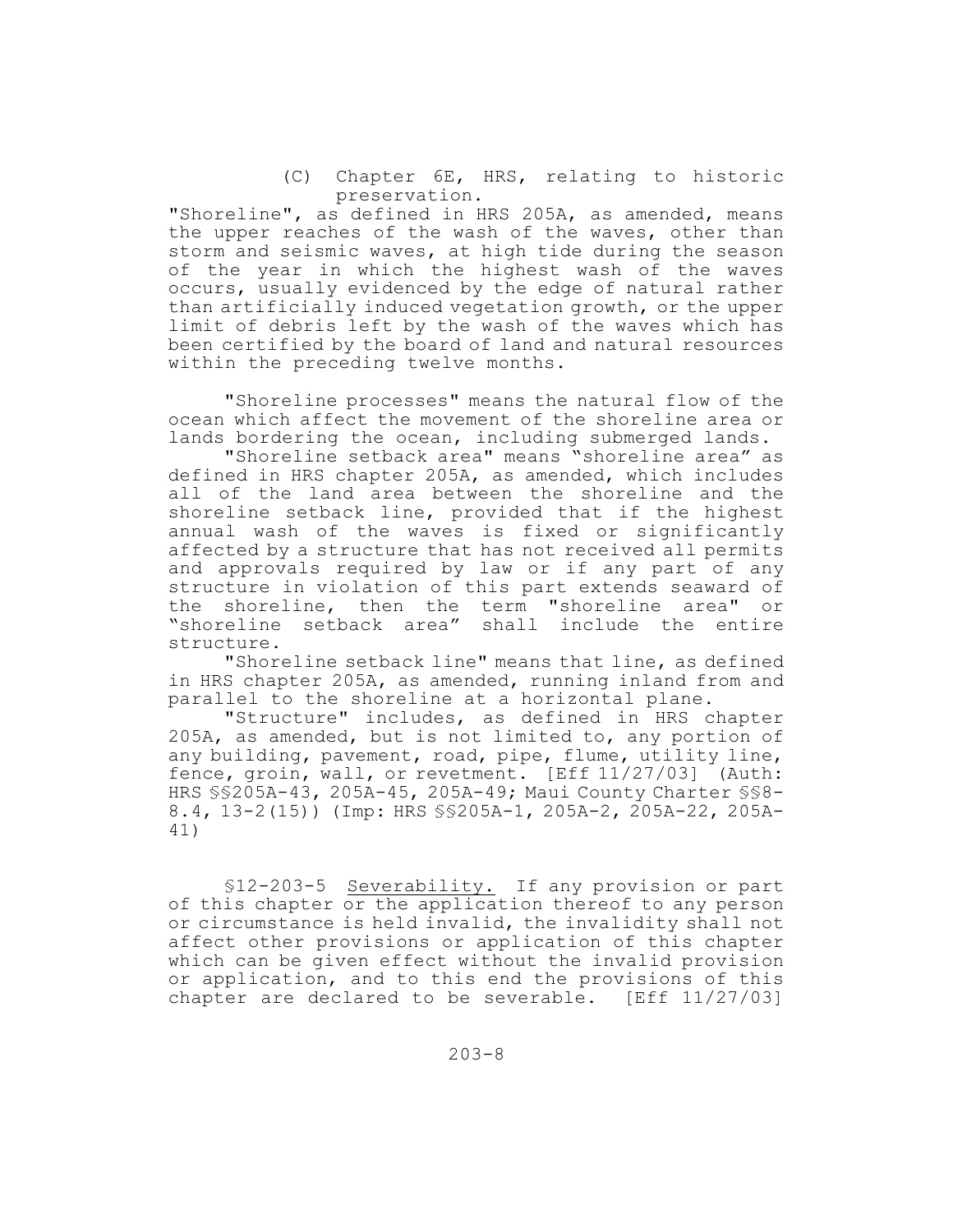(Auth: HRS Chapter 205A, Parts I and III; Maui County Charter §§8-8.4, 13-2(15)) (Imp: HRS §§205A-1, 205A-2, 205A-43, 205A-43.5, 205A-43.6, 205A-45, 205A-49)

#### SUBCHAPTER 2

#### SHORELINE SETBACK LINES; SHORELINE AREA

§12-203-6 Establishment of shoreline setback lines.

(a) All lots shall have a shoreline setback line that is the greater of the distances from the shoreline as calculated under the methods listed below or the overlay of such distances:

- (i) Twenty-five feet plus a distance of fifty times the annual erosion hazard rate from the shoreline;
- (ii) Based on the lot's depth as follows:
	- (A) A lot with an average lot depth of one hundred feet or less shall have a shoreline setback line twenty-five feet from the shoreline;
	- (B) A lot with an average lot depth of more than one hundred feet but less than one hundred sixty feet shall have a shoreline setback line forty feet from the shoreline; and
	- (C) A lot with an average lot depth of one hundred sixty feet or more shall have a shoreline setback line located at a distance from the shoreline equal to twenty-five percent of the average lot depth, but not more than one hundred fifty feet.
- (iii) For irregularly shaped lots, or where cliffs, bluffs, or other topographic features inhibit the safe measurement of boundaries and/or the shoreline, the shoreline setback line will be equivalent to twenty-five percent of the lot's depth as determined by the Director, to a maximum of one hundred fifty feet from the shoreline.

(b) Notwithstanding any provision of this section to the contrary, a lot shall have a shoreline setback line at a distance from the shoreline that provides for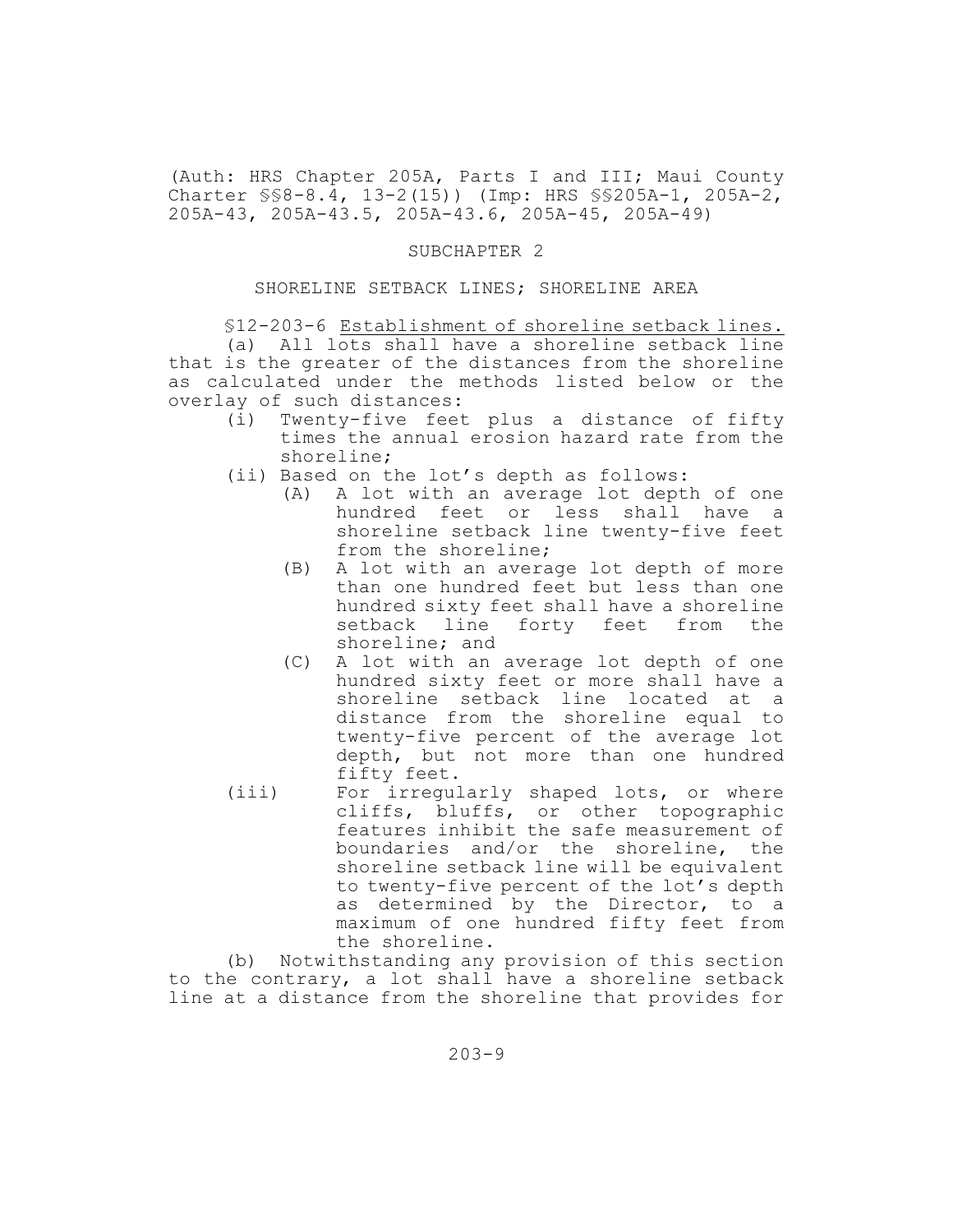the minimum buildable depth; provided that, in no case shall the shoreline setback line be less than twenty-five feet from the shoreline.

(c) Prior to commencement of grubbing, grading, or construction activities, the shoreline setback line shall be identified on the ground and posted with markers, posts, or other appropriate reference marks by a surveyor licensed in the State of Hawaii. [Eff 12/26/06] (Auth: HRS §§205A-2, 205A-43.6, 205A-45; Maui County Charter §§8-8.4, 13-2(15)) (Imp: HRS §§205A-2,205A-45)

§12-203-7 Request for a shoreline setback determination or an annual erosion hazard rate amendment.

(a) A request for a shoreline setback determination or an annual erosion hazard rate amendment shall be submitted to the department on a form prescribed by the director and shall be accompanied by applicable information to assist in the determination, which could include but not be limited to a certified shoreline survey; construction plans, if any; existing and finish contours; photographs of the shoreline setback area; written reasons addressing compliance with the criteria set forth in these rules; and analysis of coastal erosion rates and shoreline processes. The director shall approve, approve with conditions, or deny a request for a shoreline setback determination in accordance with the criteria set forth in these rules. The director shall transmit any request for an annual erosion hazard rate amendment with all relevant information to appropriate agencies for review and comment. Upon consultation with various agencies, the director shall approve or approve with conditions, a request for an annual erosion hazard rate amendment if the director finds that based on clear and convincing evidence the best parcel-specific estimate of historical shoreline change differs from the established rate. The director shall take action on any application for an annual erosion hazard rate amendment within thirty days from the date final agency comments are received and the application is deemed complete by the director.

(b) The director shall notify the commission, at the commission's next regularly scheduled meeting, of any application for, or issuance of, a shoreline setback determination or annual erosion hazard rate amendment,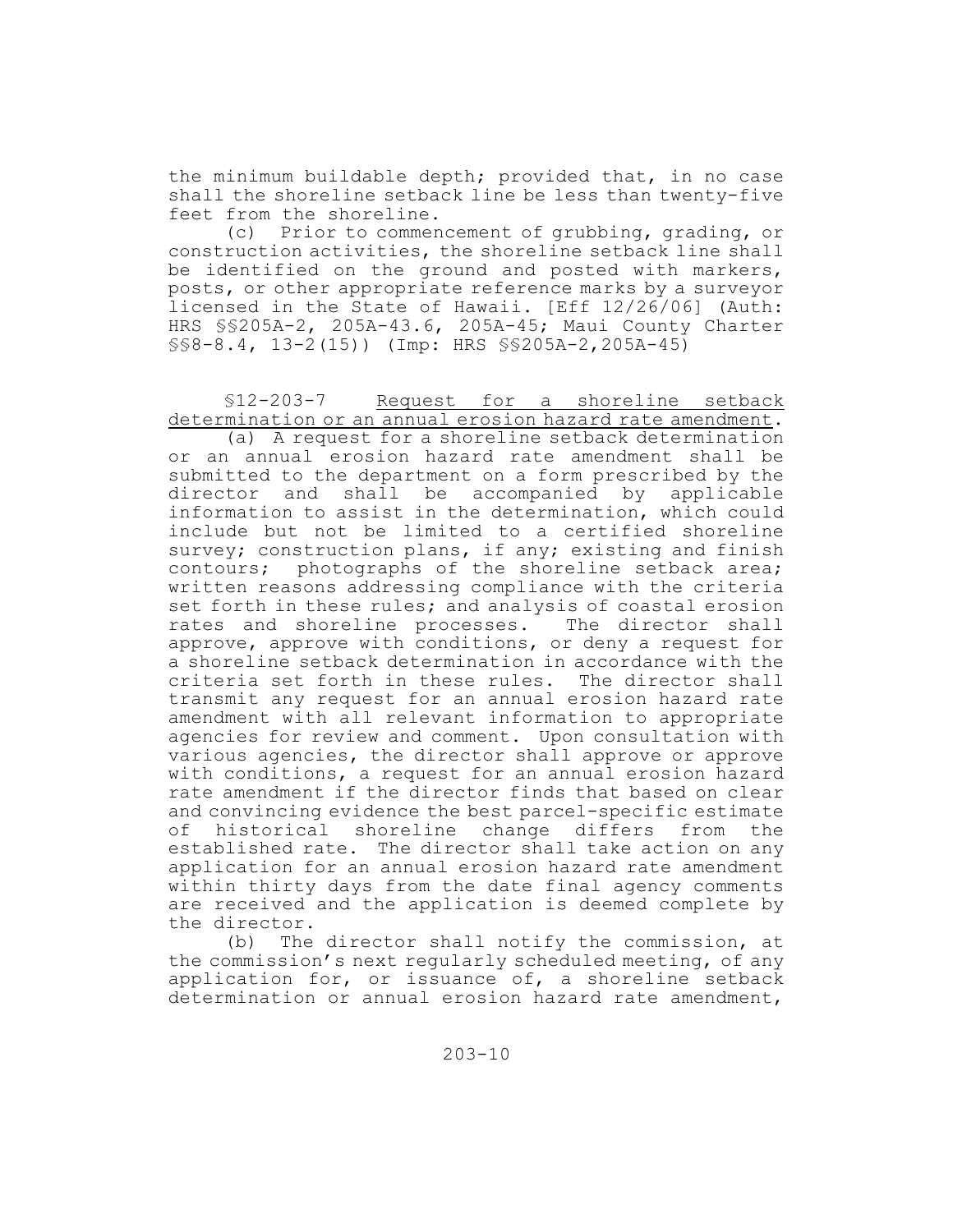receipt of which shall be acknowledged by the commission. Such notification shall include, but not be limited to, the name of each applicant, the location and purpose of the development, if any, and the shoreline setback determination. [Eff 11/27/03] (Auth: HRS §§205A-2, 205A-43.6, 205A-45; Maui County Charter §§8-8.4, 13-2(15)) (Imp: HRS §§205A-2, 205A-45)

§12-203-8 Determination of the shoreline. (a) The shoreline shall be established and certified in accordance with the procedures prescribed by the board of land and natural resources; provided that, no determination of a shoreline shall be valid for a period longer than twelve months except for those portions of the shoreline which are fixed by man-made structures, which have been approved by appropriate government agencies, and for which engineering drawings exist to locate the interface between the shoreline and the structure. [Eff 11/27/03] (Auth: HRS §205A-42; Maui County Charter §§8-8.4, 13-2(15)) (Imp: HRS §§205A-42, 205A-43, 205A-43.6, 205A-45)

§12-203-9 Site plans. Unless otherwise required by the director, all site plans showing the location of the shoreline and shoreline setback line of a lot shall:

- (1) Be drawn to the scale of 1"=20'0";
- (2) Show the shoreline and existing conditions along properties immediately adjacent to the subject lot;
- (3) Show contours at a minimum interval of two feet; and
- (4) Show all natural and man-made features in the subject area. [Eff 11/27/03] (Auth: HRS §§205A-2, 205A-43.6, 205A-45; Maui County Charter §§8-8.4, 13-2(15)) (Imp: HRS §§205A-43.6, 205A-45)

§12-203-10 Structures and activities subject to these rules. All structures and activities located or proposed to be located within the shoreline area shall conform to the requirements of this chapter. The requirements of this chapter shall not abrogate the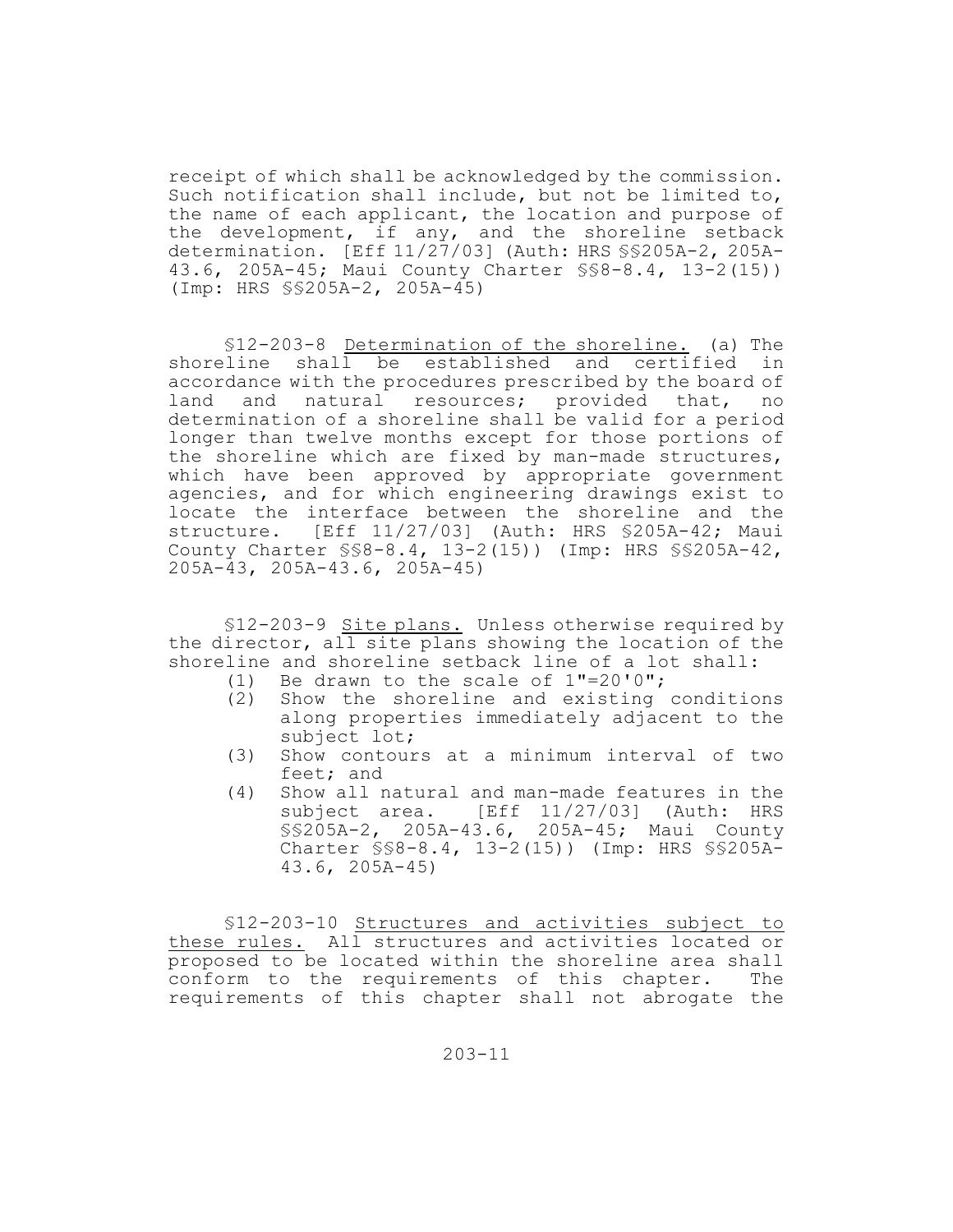requirements of any other applicable statutes, codes, ordinances, rules and regulations, or other law. Construction immediately inland of the shoreline area shall also be subject to these rules until a certified and confirmed survey map, prepared in accordance with the provisions of section 12-203-8 herein, is filed with the department. [Eff 11/27/03] (Auth: HRS §§205A-2, 205A-43.6, 205A-45; Maui County Charter §§8-8.4, 13-2(15)) (Imp: HRS §§205A-43.6, 205A-44, 205A-45)

§12-203-11 Prohibited activities within the shoreline area. The mining or taking of sand, dead coral or coral rubble, rocks, soil, or other beach or marine deposits from the shoreline area is prohibited with the following exceptions:

- (1) The taking from the shoreline area of the materials, not in excess of one gallon per person per day, for reasonable, personal noncommercial use; or
- (2) Where the mining or taking is authorized by a variance pursuant to these rules; or
- (3) The clearing of these materials from existing drainage pipes and canals and from the mouths of streams including clearing for the purposes under HRS section 46-11.5; provided that, the sand removed shall be placed on adjacent areas unless such placement would result in significant turbidity; or
- (4) The cleaning of the shoreline area for state or county maintenance purposes, including the clearing of seaweed, limu, and debris under HRS section 46-12; provided that, the sand removed shall be placed on adjacent areas unless the placement would result in significant turbidity. [Eff 11/27/03] (Auth: HRS §§205A-2, 205A-43.6, 205A-45; Maui County Charter §§8-8.4, 13-2(15)) (Imp: HRS §§46- 11.5, 46-12, 205A-43.6, 205A-44, 205A-45)

§12-203-12 Permitted structures and activities within the shoreline setback area. (a) The following structures and activities are permitted in the shoreline setback area: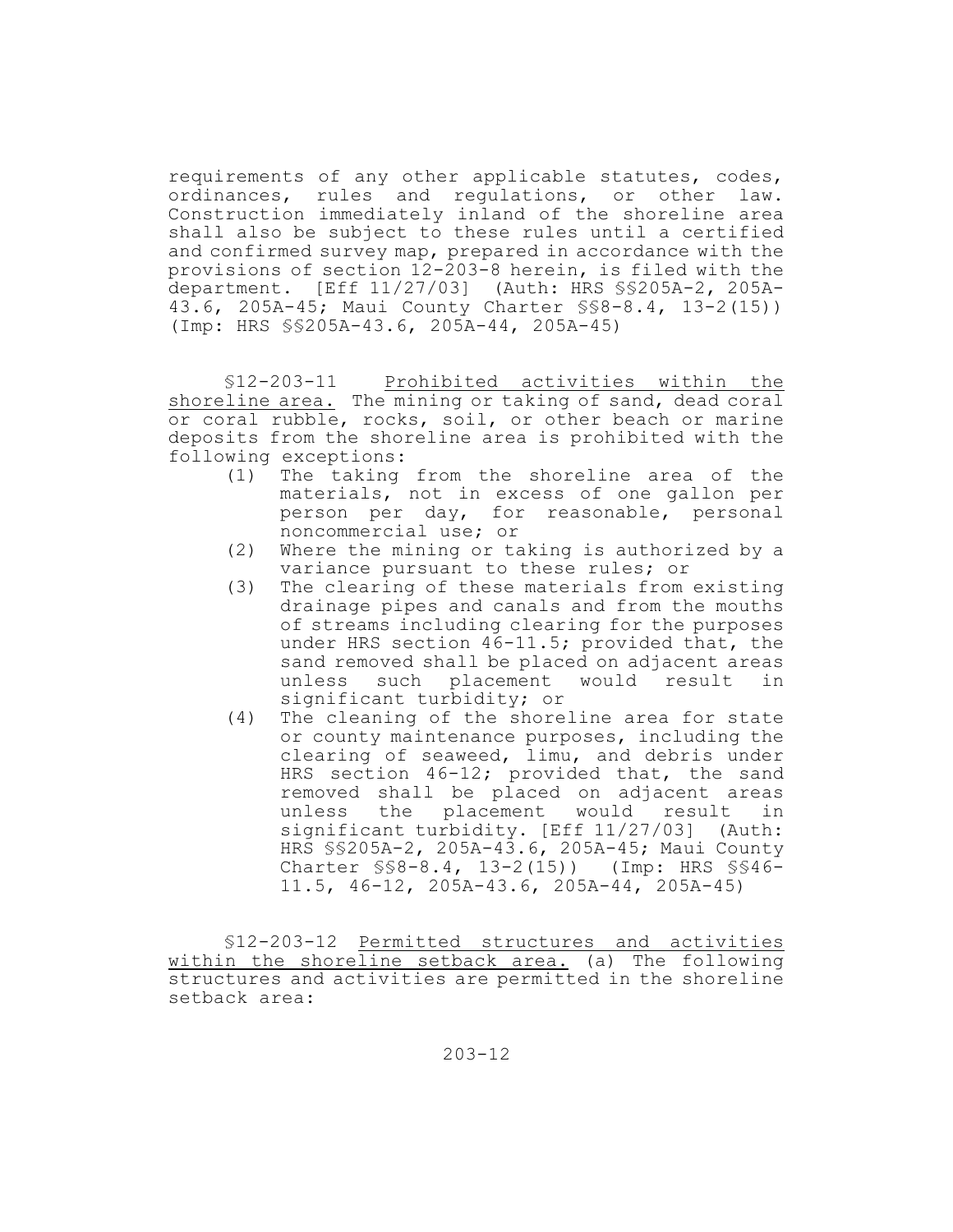- (1) Existing nonconforming structures/activities.
	- (2) A structure or activity that received a shoreline variance or administrative approval from the director prior to the adoption of these rules. Said variance/approval shall be valid.
	- $(3)$  A structure or activity that is necessary for, or ancillary to, continuation of agriculture or aquaculture existing in the shoreline setback area on June 16, 1989.
		- (4) A structure or activity that consists of maintenance, repair, reconstruction, and minor additions or alterations of legal boating, maritime, or water sports recreational facilities, which are publically owned, and which result in no interference with natural beach processes; provided that the permitted structure may be repaired, but shall not be enlarged within the shoreline setback area without a variance.
- (5) A structure, excluding those defined as nonconforming, that received a written government approval and is the subject of repairs, provided that:

(A) The repairs are valued by a licensed professional engineer or architect at less than fifty percent of the current replacement cost of the structure;

(B) The repairs do not enlarge or expand the structure, nor intensify the structure's use; and

(C) The repairs are permitted by the building code, flood hazard regulations, and special management area law.

- (6) Repairs to a nonconforming structure that was damaged by fire, insects, natural disaster, accidental means, or other calamity, provided that:
	- (A) The structure was not damaged by coastal hazards;
	- (B) The repairs shall not enlarge or expand the structure, nor intensify the structure's use;
	- (C) The repairs shall also be permitted by the building code, flood hazard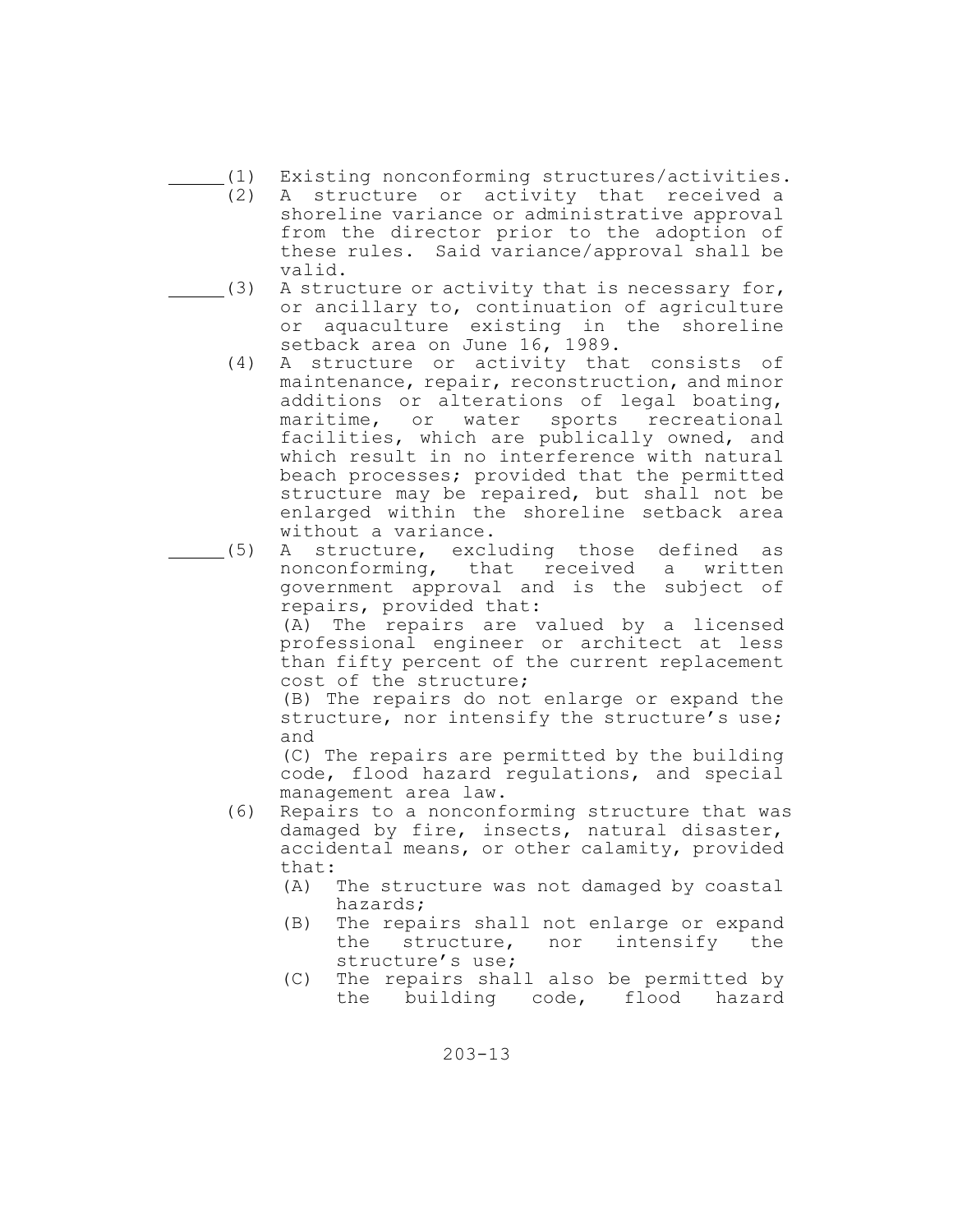regulations, and special management area law; and

- (D) The repairs shall be started within twoyears from the date of the damage.
- (7) Qualified demolition**.**
- (8) Beach nourishment/dune restoration projects approved by all applicable governmental agencies**.**
- (9) A structure or activity that has been determined by the director to be a minor structure or minor activity within the shoreline setback area which does not adversely affect beach processes, does not artificially fix the shoreline, and does not interfere with public access or public views to and along the shoreline and which meets the purpose of this chapter, HRS chapter 205A, as amended, and chapter 19.62, Maui County Code, relating to coastal high hazard districts.
- (10) Emergency protection of an imminently threatened legally habitable structure, or infrastructure at iminent risk of failure which would substantially affect public health or safety, provided that:
	- (A) The protection is temporary and is removed within one hundred eighty calendar (180) days of installation;
	- (B) The protection receives approval in accordance with section 12-202-16, special management are rules of the Maui planning commission; and
	- (C) Given the significance of the emergency, the protection is the best management alternative in relation to beach, shoreline, and coastal resource conservation.

(b) All structures and activities not specifically permitted in this section are prohibited.

(c) If any new structures are proposed to be located within the shoreline setback area, the following restrictions shall apply:

(1) All new structures shall be elevated on pilings or columns, in accordance with the standards for development in chapter 19.62, Maui County Code, relating to coastal high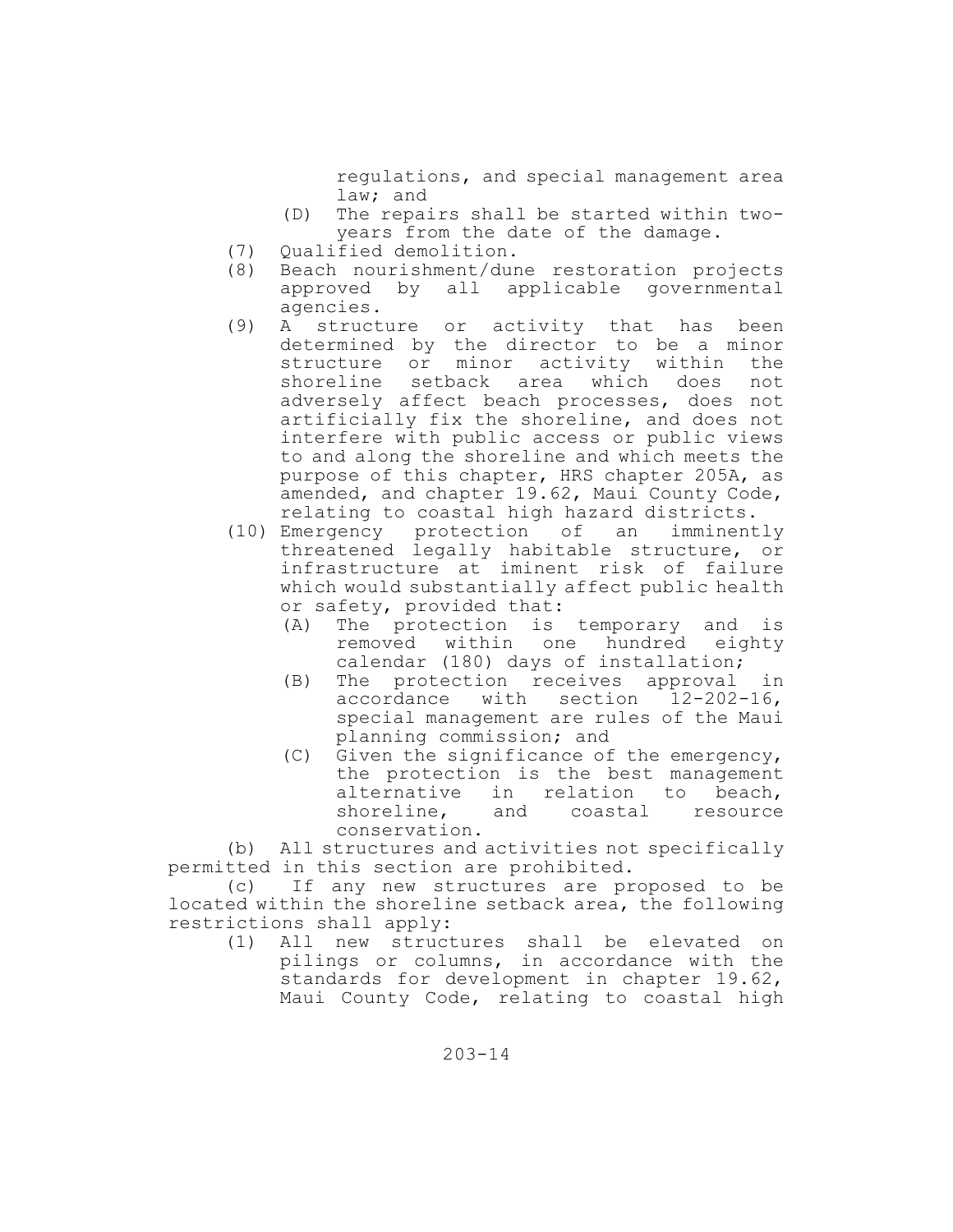hazard districts, so that the lowest horizontal portion of the structural members of the lowest floor is elevated above the base flood elevation, or above existing grade, whichever is greater.

- (2) The applicant, its successors, and permitted assigns shall defend, indemnify, and hold the County of Maui harmless from and against any and all loss, liability, claim or demand arising out of damages to said structures or activities from coastal natural hazards and coastal erosion.
- (3) The construction of all erosion-control or shoreline hardening structures or activities, with the exception of beach or dune nourishment activities, and landscape planting and irrigation, shall be prohibited throughout the life of the structure or activity.

The requirements of subsections (c)(2) and (c)(3) shall run with the land and shall be set forth in a unilateral agreement recorded by the applicant with the bureau of conveyances or land court prior to the date of approval of all structures or activities. A copy of the recorded unilateral agreement shall be filed with the director and the director of public works.

(D) Minor structures or activities shall be completed or operating within one year from the later of the date of the department's determination or the date of approval of the last discretionary permit. [Eff 11/27/03] (Auth: HRS §§205A-2, 205A-43.6, 205A-45; Maui County Charter §§8-8.4, 13-2(15)) (Imp: HRS §§205A-43.6, 205A-44, 205A-45; MCC Chapter 19.62)

§12-203-13 Request for a determination of structures and activities in the shoreline setback area. (a) All proposed structures and activities in the shoreline setback area shall be subject to an assessment and determination made by the director.

A request for a determination of structures and activities in the shoreline setback area shall be submitted to the department on a form prescribed by the director and shall be accompanied by applicable information to assist in the determination, which may include, but not be limited to; a certified shoreline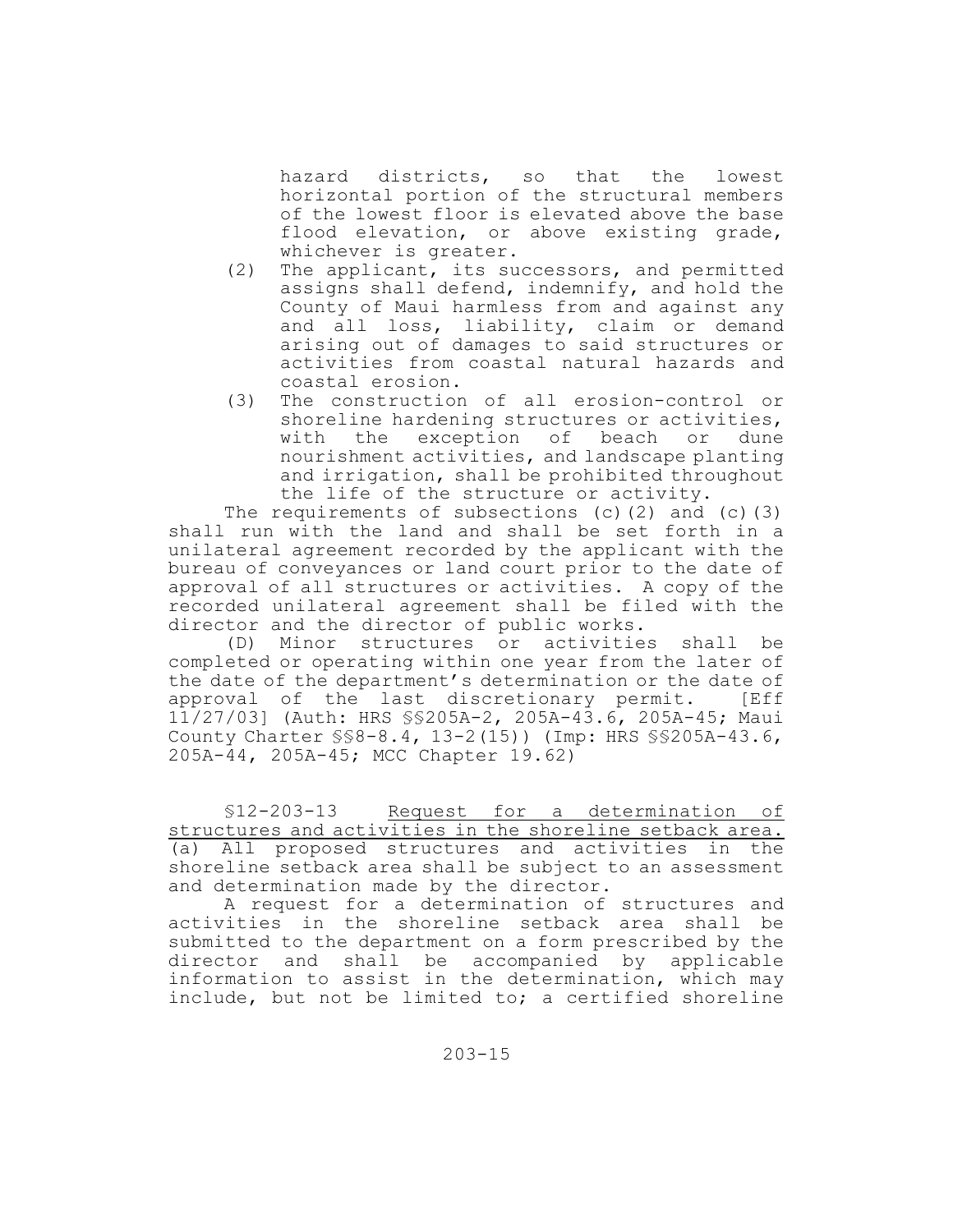survey; construction plans; a list of proposed plants and their growth at maturation; existing and finish contours; flood zones; topography; proximity to the shoreline; andy and all shoreline hardening structures; photographs of the shoreline setback area; an environmental assessment; written reasons addressing compliance with the criteria set forth in these rules; and an analysis of coastal erosion rates and shoreline processes. The director shall approve, approve with conditions, or deny such request in accordance with the criteria set forth in these rules**,** and chapter 12-202 of the special management area rules for the Maui planning commission.

(b) The director shall notify the commission, at the commission's next regularly scheduled meeting, of any application for, or issuance of, a determination of structures and activities in the shoreline setback area, receipt of which shall be acknowledged by the commission. Such notification shall include, but not be limited to, the name of each applicant, the location and purpose of the development, and the shoreline setback determination. [Eff 11/27/03] (Auth: HRS §§205A-2, 205A-43.6, 205A-45; Maui County Charter §§8-8.4, 13-2(15)) (Imp: HRS §§205A-43.6, 205A-44, 205A-45)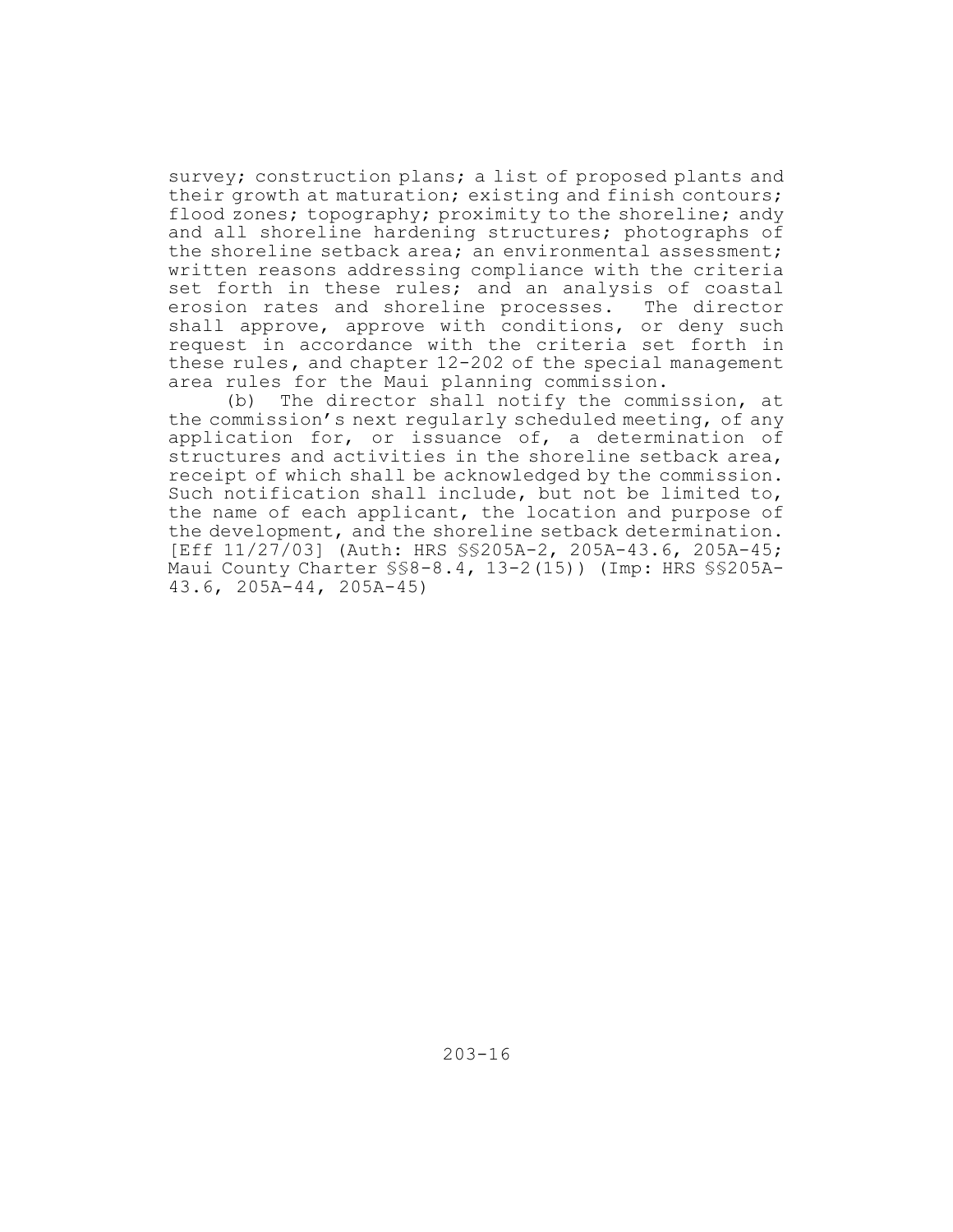#### SUBCHAPTER 3

### VARIANCES

§12-203-14 Variance application. (a) A written application for variance shall be made in a form prescribed by the director and shall be filed with the director. The application shall include plans, site plans, photographs, and any other plans, drawings, maps, or data determined by the director to be necessary to evaluate the application. The application shall also include:

- (1) An administrative fee as established in the County budget;
- (2) Certification from the owner or lessee of the lot which authorizes the application for variance;
- (3) An environmental assessment prepared in accordance with HRS chapter 343, and the environmental impact statement rules and applicable guidelines of the State of Hawaii;
- (4) The names, addresses and the tax map key identification of owners of real property situated adjacent to and abutting the boundaries of the land on which the proposed use, activity or operation is to occur;
- (5) A site plan of the shoreline setback area, drawn to scale, showing:
	- (A) Existing natural and man-made features and conditions within the shoreline setback area;
	- (B) Existing natural and man-made features and conditions along properties immediately adjacent to the shoreline setback area and proposed improvements;
	- (C) The certified shoreline and the shoreline setback line;
	- (D) Contours at a minimum interval of two feet unless waived by the director; and
	- (E) Proposed development and improvements showing new conditions;
- (6) A copy of the certified shoreline survey map of the property;
- (7) Detailed justification of the proposed project,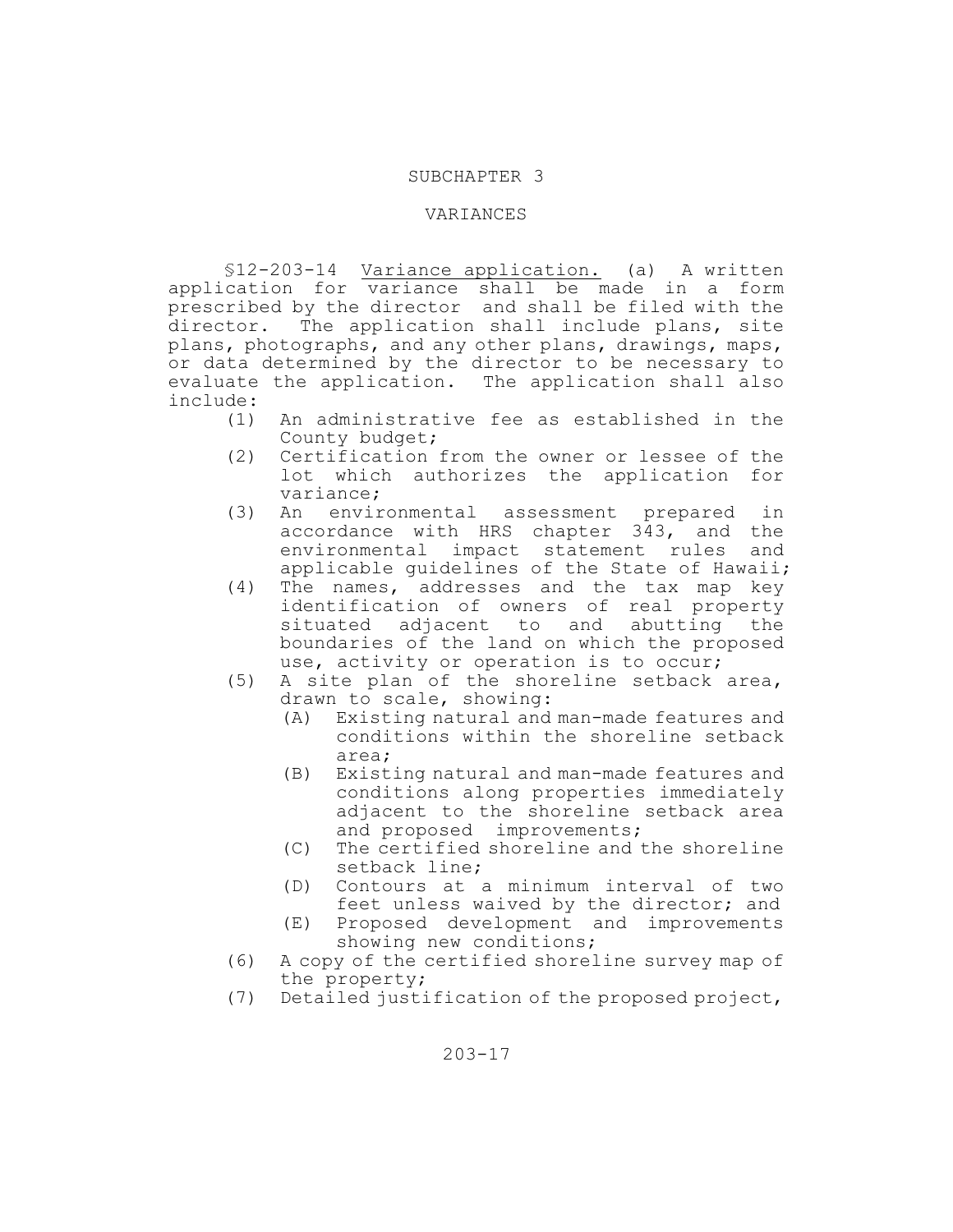which addresses the purpose and intent of these rules and the criteria for approval of a variance;

- (8) Analysis on coastal erosion rates and coastal processes; and
- (9) Any other information required by the director.

(b) Upon a determination by the director that the application is complete and in compliance with HRS chapter 205A, part III, and this chapter, the director shall submit the application to the commission. If the application is determined to be incomplete by the director, the director shall return the application to the applicant with a written description identifying the portions of the application determined to be incomplete. The director shall submit a written report, a copy of the application, and all other documents submitted on the application to the commission prior to the matter appearing on an agenda of the commission.

(c) Except as otherwise provided in this section, all applications for variances shall be heard, noticed, and processed as public hearing matters. Not less than thirty calender days before the public hearing date, the applicant for a variance shall mail notices of public hearing by certified or registered mail, postage prepaid, to owners of real property which abut the parcel that is the subject of the application. Not less than thirty days prior to the public hearing date, the director shall publish a notice of public hearing once in a newspaper that is printed and issued at least twice weekly in the County and which is generally circulated throughout the County. The notice shall state the nature of the proposed development, the date, time, and place of the hearing, and all other matters required by law.

(d) Exceptions. Prior to action on a variance application, the commission may waive a public hearing on the application for:

- (1) Stabilization of shoreline erosion by the moving of sand entirely on public lands;
- (2) Protection of a legal structure costing more than \$20,000; provided that, the structure is at risk of immediate damage from shoreline erosion;
- (3) Other structures or activities; provided that, no person or agency has requested a public hearing within twenty-five calendar days after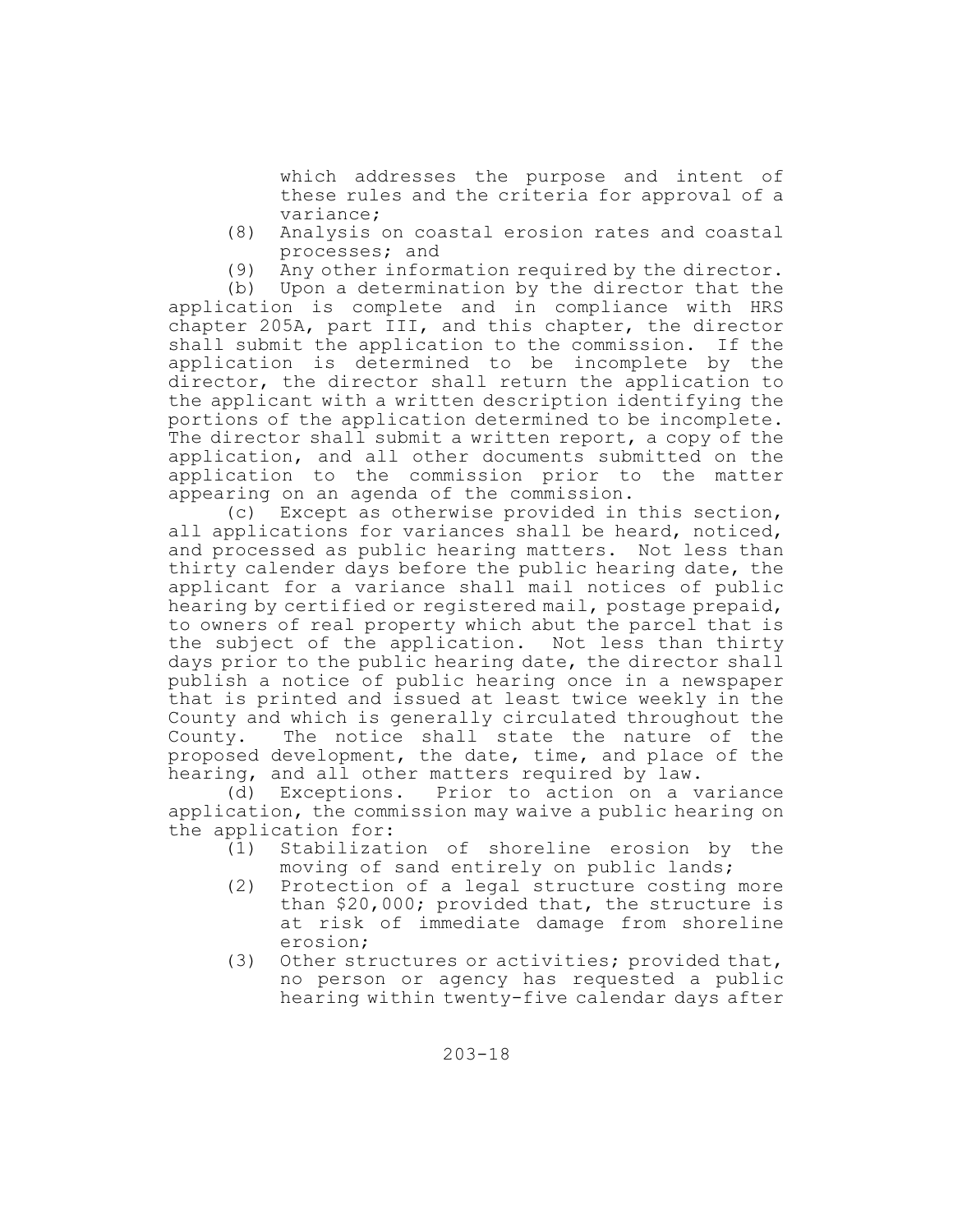public notice of the application. For the purposes of this section "public notice of the application" shall be publication of a notice of the application in a newspaper which is printed and issued at least twice weekly in the County of Maui, which informs the public of the subject matter of the application and which identifies the date and time by which a written request for a public hearing must be received by the commission; or

(4) Maintenance, repair, reconstruction, and minor additions or alternations of legal boating, maritime or watersports recreational facilities, which result in little or no interference with natural shoreline processes. [Eff 11/27/03] (Auth: HRS §§205A-43.5, 205A-46, 343-5; Maui County Charter §§8-8.4, 13- 2(15)) (Imp: HRS §§205A-43.5, 205A-46, 343-5)

§12-203-15 Criteria for approval of a variance. (a) A shoreline area variance may be granted for a structure or activity otherwise prohibited by this chapter, if the commission finds in writing, based on the record presented, that the proposed structure or activity is necessary for or ancillary to:

- (1) Cultivation of crops;
- (2) Aquaculture;
- (3) Landscaping; provided that, the commission finds that the proposed structure or activity will not adversely affect beach processes and will not artificially fix the shoreline;
- (4) Drainage;
- (5) Boating, maritime, or water sports recreational facilities;
- (6) Facilities or improvements by public agencies or public utilities regulated under HRS chapter 269;
- (7) Private facilities or improvements that are clearly in the public interest;
- (8) Private facilities or improvements which will neither adversely affect beach processes nor artificially fix the shoreline; provided that, the commission also finds that hardship will result to the applicant if the facilities or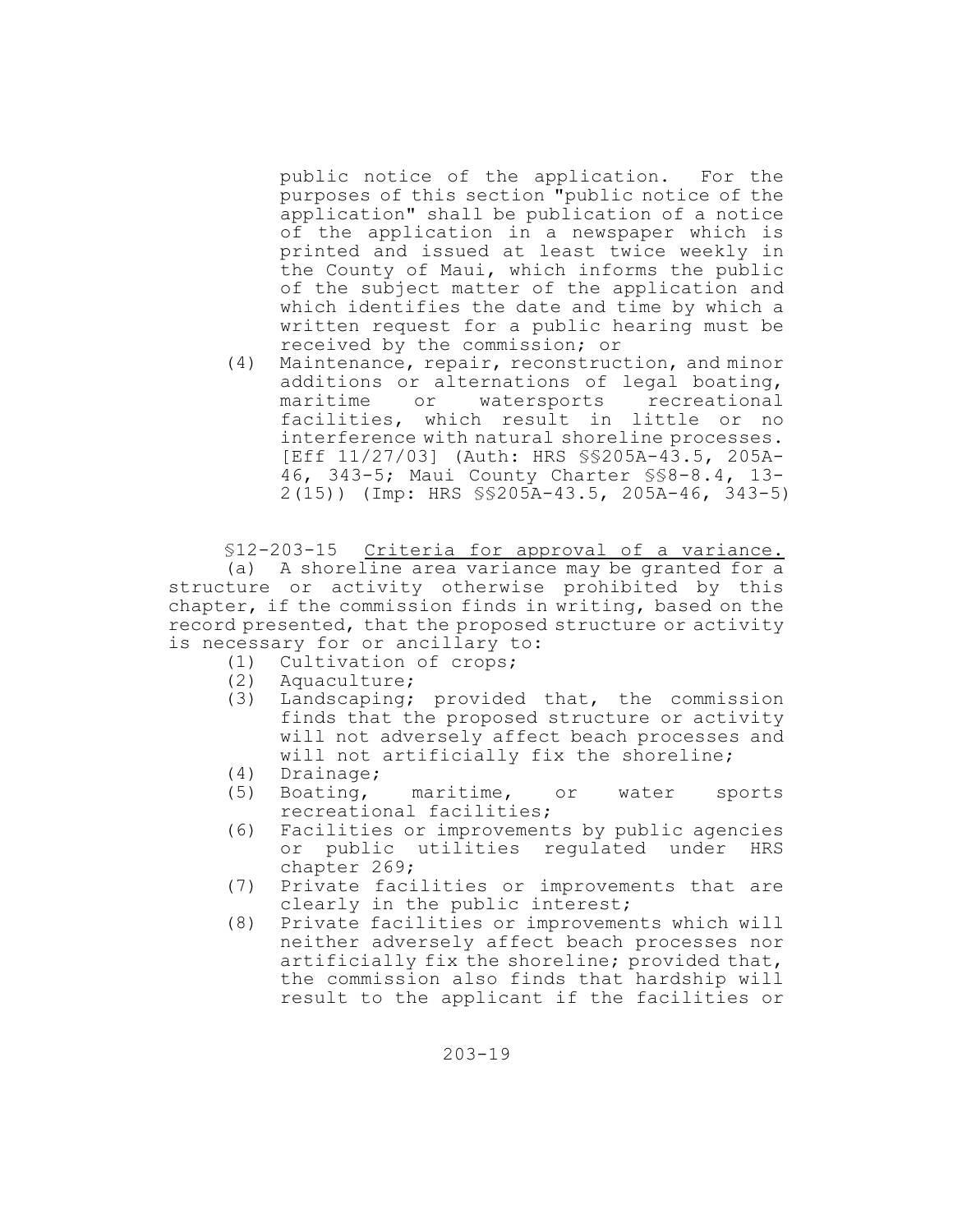improvements are not allowed within the shoreline area;

- (9) Private facilities or improvements that may artificially fix the shoreline; provided that, the commission also finds that shoreline erosion is likely to cause hardship to the applicant if the facilities or improvements are not allowed within the shoreline area; and provided further that, the commission imposes conditions to prohibit any structure seaward of the existing shoreline unless it is clearly in the public interest; or
- (10) Moving of sand from one location seaward of the shoreline to another location seaward of the shoreline; provided that, the commission also finds that the moving of sand will not adversely affect beach processes, will not diminish the size of the public beach, and will be necessary to stabilize an eroding shoreline.

(b) A structure or activity may be granted a variance upon grounds of hardship if:

- (1) The applicant would be deprived of reasonable use of the land if required to fully comply with the shoreline setback rules;
- (2) The applicant's proposal is due to unique circumstances and does not draw into question the reasonableness of the shoreline setback rules; and
- (3) The proposal is the practicable alternative which best conforms to the purpose of the shoreline setback rules.

(c) Before granting a hardship variance, the commission must determine that the applicant's proposal is a reasonable use of the land. Because of the dynamic nature of the shoreline environment, inappropriate development may easily pose a risk to individuals or to the public health and safety. For this reason, the determination of the reasonableness of the use of land should properly consider factors such as shoreline conditions, erosion, surf and flood conditions and the geography of the lot.

(d) For purposes of this section, hardship shall not include: economic hardship to the applicant; county zoning changes, planned development permits, cluster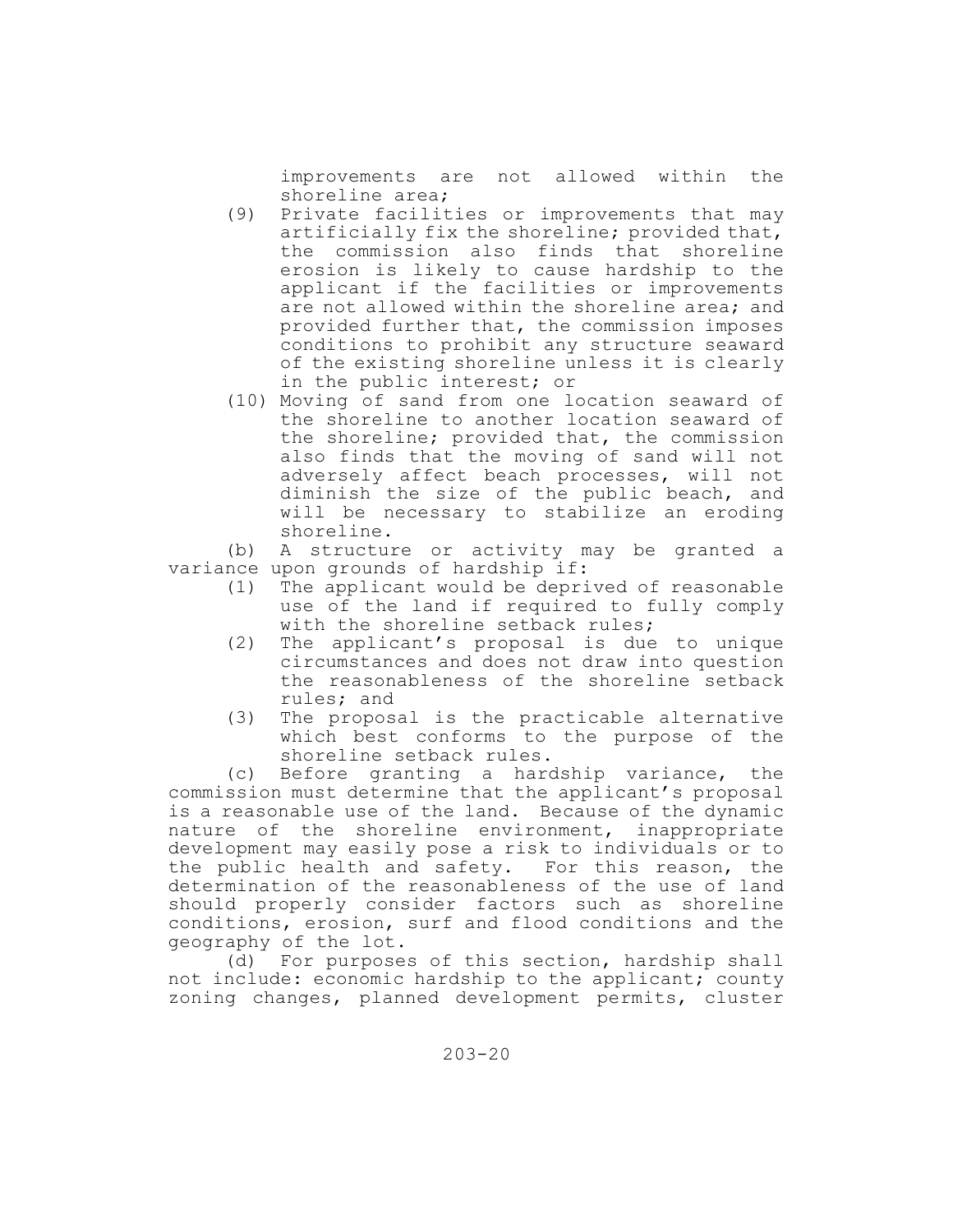permits, or subdivision approvals after June 16, 1989; any other permit or approval which may have been issued by the commission. If the hardship is a result of actions by the applicant, such result shall not be considered a hardship for purposes of this section.

(e) No variance shall be granted unless appropriate conditions are imposed:

- (1) To maintain and require safe lateral access to and along the shoreline for public use or adequately compensate for its loss;
- (2) To minimize risk of adverse impacts on beach processes;
- (3) To minimize risk of structures failing and becoming loose rocks or rubble on public property; and
- (4) To minimize adverse impacts on public views to, from, and along the shoreline. For purposes of this section only, "adversely impacts public views" means the adverse impact on public views and open space resources caused by new building structures exceeding a one-story or thirty-foot height limitation; and
- (5) To comply with chapters 19.62 and 20.08, Maui County Code, relating to flood hazard districts and erosion and sedimentation control respectively.

(f) Notwithstanding any provision of this section to the contrary, the commission may consider granting a variance for the protection of a legal habitable structure or public infrastructure; provided that, the structure is at risk of damage from coastal erosion, poses a danger to the health, safety and welfare of the public, and is the best shoreline management option in accordance with relevant state policy on shoreline hardening.

(g) The applicant may apply to the department for an amendment to the variance in a manner consistent with the procedures of section 12-202-17 of the special management area rules of the Maui planning commission. [Eff 11/27/03] (Auth: HRS §205A-43.5, 205A-46; Maui County Charter §§8-8.4, 13-2(15)) (Imp: HRS §205A-43.5, 205A-46; MCC Chapters 19.62, 20.08)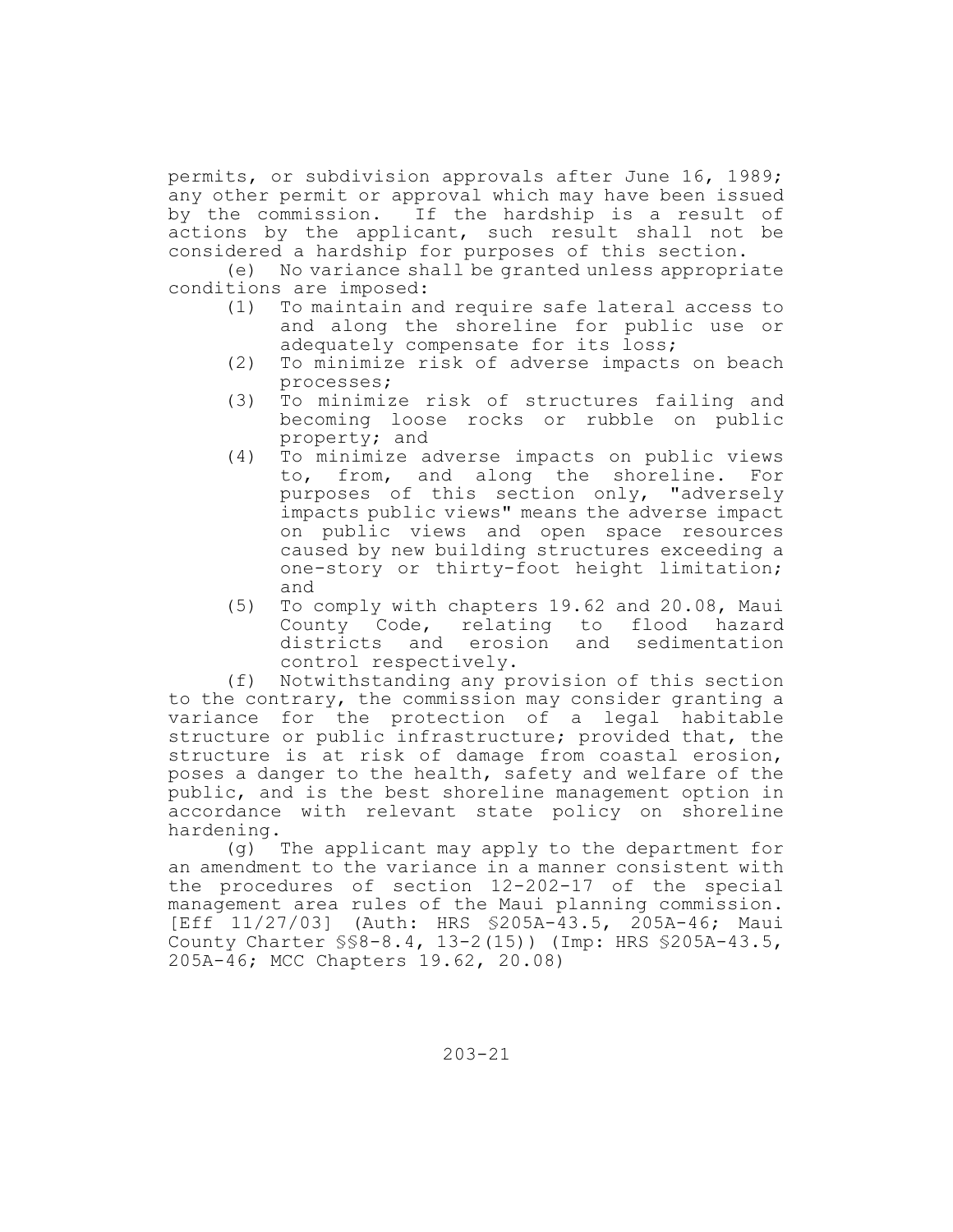#### SUBCHAPTER 4

## ENFORCEMENT; PENALTIES

§12-203-16 Enforcement. The director shall enforce these rules in accordance with HRS chapter 205A. [Eff 11/27/03] (Auth: HRS §205A-43.6; Maui County Charter §§8-8.4, 13-2(15)) (Imp: HRS §205A-43.6)

§12-203-17 Penalties. Any person who violates any provision of these rules shall be subject to the penalties provided for in HRS §205A-32. [Eff 11/27/03] (Auth: HRS §§205A-32, 205A-43.6; Maui County Charter §§8- 8.4, 13-2(15)) (Imp: HRS §205A-32)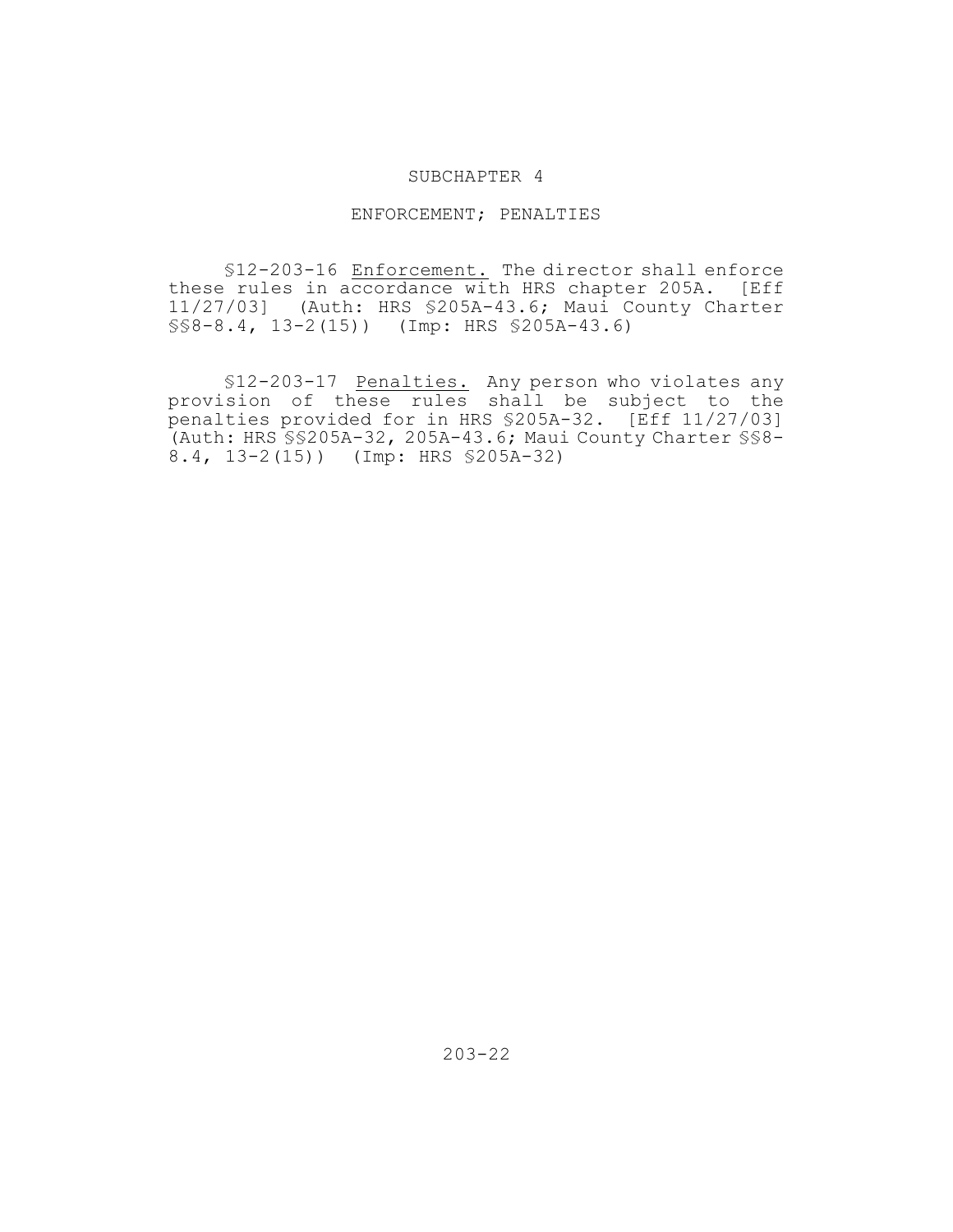#### SUBCHAPTER 5

#### APPEALS

§12-203-18 Appeal of director's decision; filing the notice of appeal. Appeal of the director's decision including, but not limited to, the validity of the annual erosion hazard rate, and the determination of minor structures/activities, may be made to the commission by the filing of a notice of appeal with the department not later than ten days after the receipt of the director's written decision, or, where the director's decision is not required by the commission or these rules to be served upon appellant, not later than ten days after the meeting at which the commission received notification of the director's decision. The notice of appeal shall be filed in accordance with section 12-201-20 of the rules of practice and procedure for the Maui planning commission. The department shall notify the commission, at the commission's next regularly scheduled meeting, of the filing of the notice of appeal. [Eff 11/27/03] (Auth: HRS §§205A-43, 205A-43.5, 205A-43.6, 205A-45, 205A-49, Maui County Charter §§8-8.4, 13-2(15)) (Imp: HRS §§205A-43, 205A-43.5, 205A-43.6, 205A-45, 205A-49, Maui County Charter §§8-8.4, 13-2(15))

§12-203-19 Content of the notice of appeal. The notice of appeal shall identify the party or parties taking the appeal in the caption and body of the notice of appeal. The notice of appeal shall designate the decision appealed from and shall state the reasons for the appeal. [Eff 11/27/03] (Auth: HRS §§205A-43, 205A-43.5, 205A-43.6, 205A-45, 205A-49, Maui County Charter §§8-8.4, 13-2(15)) (Imp: HRS §§205A-43, 205A-43.5, 205A-43.6, 205A-45, 205A-49, Maui County Charter §§8-8.4, 13- 2(15))

§12-203-20 Joint or consolidated appeals. If two or more parties are entitled to appeal from a decision of the director and their interests are such as to make joinder practicable, they may file a joint notice of appeal and thereafter proceed on appeal as a single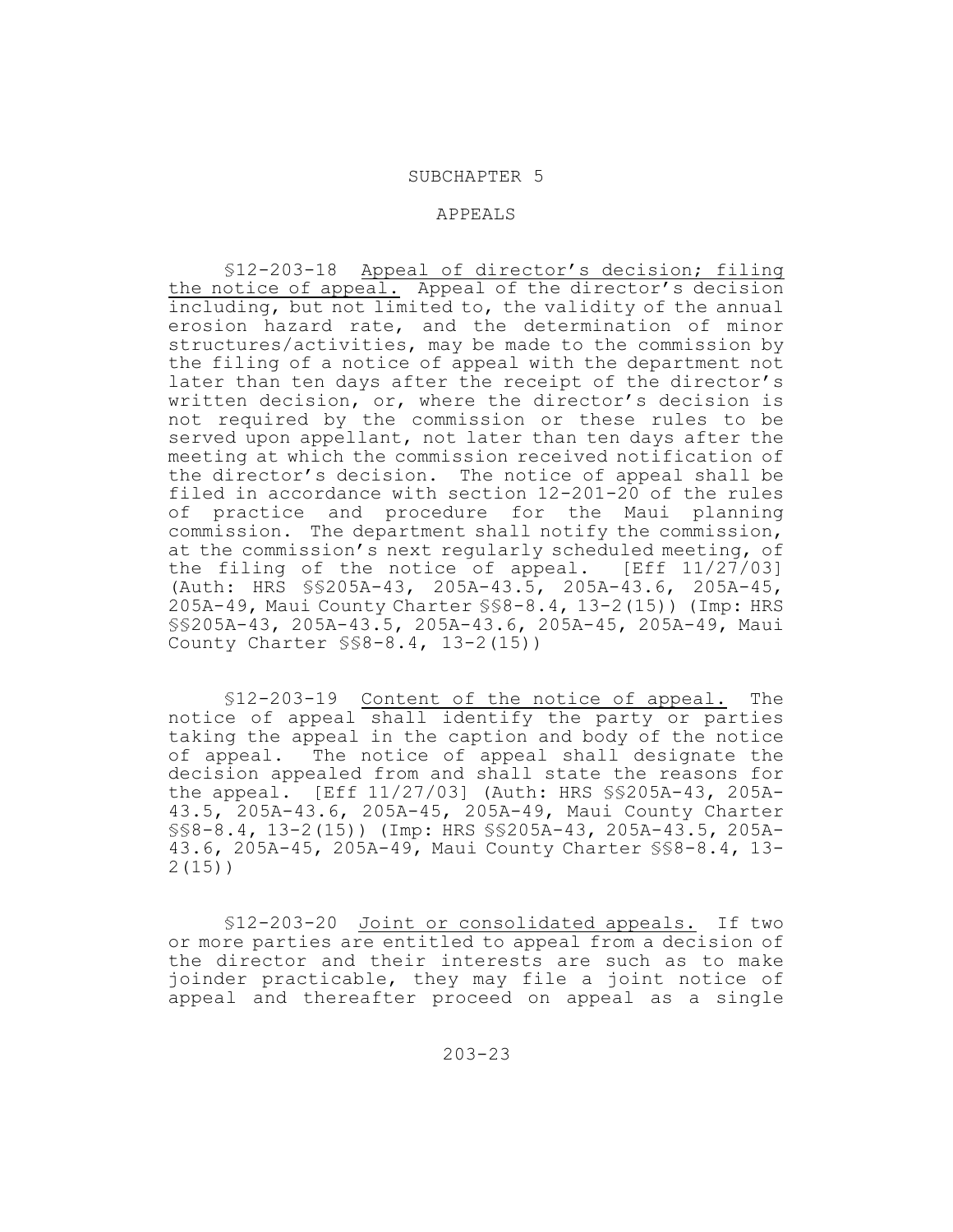appellant. Appeals may be consolidated by order of the commission upon the commission's own motion, upon motion of a party, or upon stipulation of the parties to the several appeals. [Eff 11/27/03] (Auth: HRS §§205A-43, 205A-43.5, 205A-43.6, 205A-45, 205A-49, Maui County Charter §§8-8.4, 13-2(15)) (Imp: HRS §§205A-43, 205A-43.5, 205A-43.6, 205A-45, 205A-49, Maui County Charter  $$\$$  $\$$  $-8.4$ ,  $13-2(15)$ )

§12-203-21 Service of the notice of appeal. If the appellant is someone other than the applicant, appellant shall serve a file-marked copy of the appeal by mail or delivery thereof to counsel of record for each other party, or, if a party is not represented by counsel, to the party at the party's last known address. Proof of service shall be filed with the department within seven days after the filing of the notice of appeal. [Eff 11/27/03] (Auth: HRS §§205A-43, 205A-43.5, 205A-43.6, 205A-45, 205A-49, Maui County Charter §§8-8.4, 13-2(15)) (Imp: HRS §§205A-43, 205A-43.5, 205A-43.6, 205A-45, 205A-49, Maui County Charter §§8-8.4, 13-2(15))

§12-203-22 Payment of fees. Upon the filing of any separate or joint notice of appeal, the appellant shall pay such fees as are set forth in the County budget ordinance. [Eff 11/27/03] (Auth: HRS §§205A-43, 205A-43.5, 205A-43.6, 205A-45, 205A-49, Maui County Charter §§8-8.4, 13-2(15)) (Imp: HRS §§205A-43, 205A-43.5, 205A-43.6, 205A-45, 205A-49, Maui County Charter §§8-8.4, 13- 2(15))

§12-203-23 Contested case hearing on appeal. The commission shall hold a contested case hearing on the appeal. The director, the appellant, and, where the appellant is someone other than the applicant, the applicant shall be parties to the proceedings. Subchapters 3, 4, and 5 of chapter 12-201 of the rules of practice and procedure for the Maui planning commission, relating to petitions to intervene, contested case procedures, and post hearing procedures, respectively, shall govern the proceedings, except that petitions to intervene on an appeal shall be filed with the commission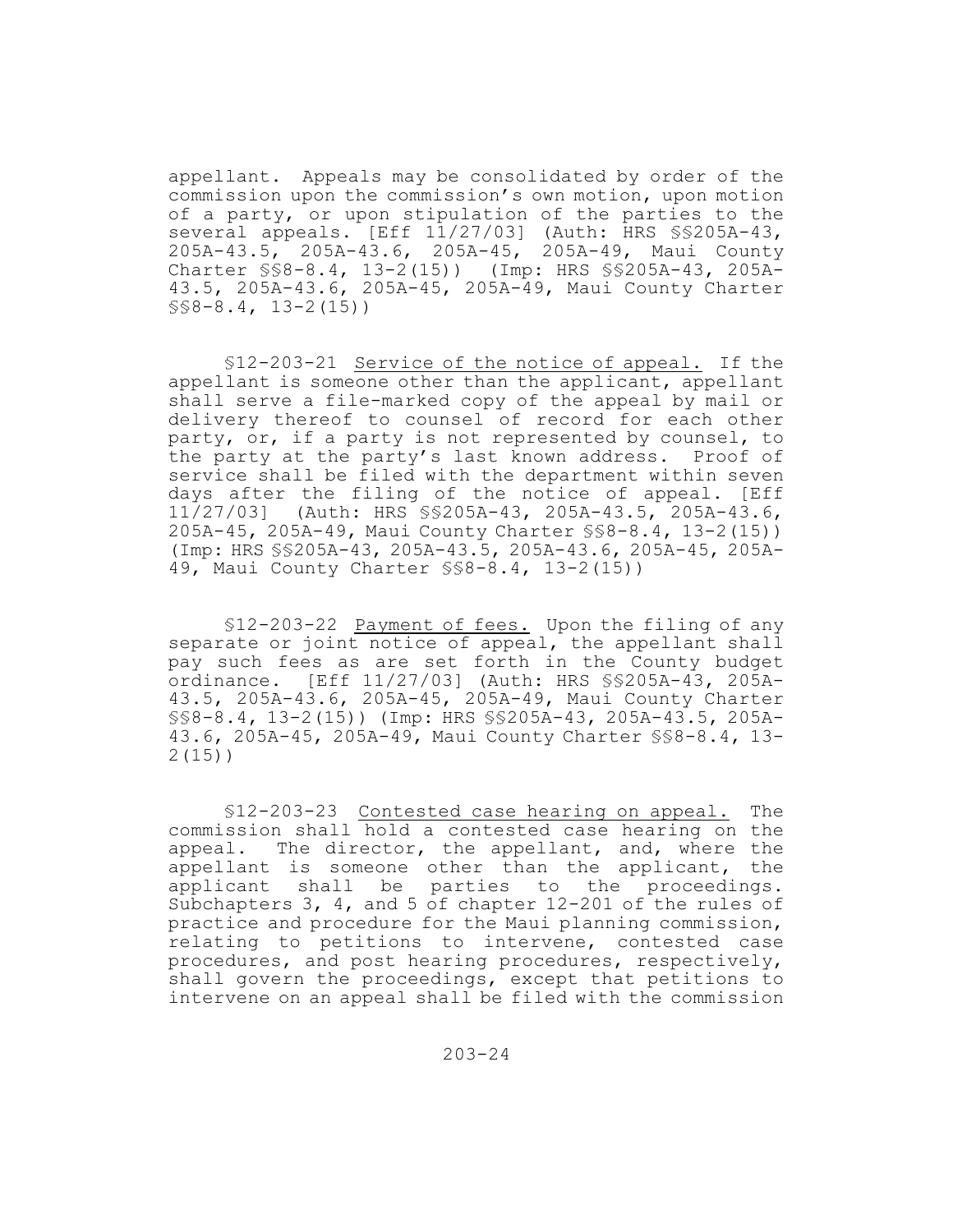no later than ten days after the meeting at which the commission received notification of the filing of an appeal. [Eff 11/27/03] (Auth: HRS §§205A-43, 205A-43.5, 205A-43.6, 205A-45, 205A-49, Maui County Charter §§8-8.4, 13-2(15)) (Imp: HRS §§205A-43, 205A-43.5, 205A-43.6, 205A-45, 205A-49, Maui County Charter §§8-8.4, 13-2(15))

§12-203-24 Disposition of appeal.The commission may affirm the decision of the director, or may reverse or vacate and remand the decision of the director if the substantial rights of the petitioner may have been prejudiced because the decision is:

(1) Based on clearly erroneous findings of material fact or erroneous application of the law; or

(2) Arbitrary or capricious in its application; or

(3) A clearly unwarranted abuse of discretion. [Eff 11/27/03] (Auth: HRS §§205A-43, 205A-43.5, 205A-43.6, 205A-45, 205A-49, Maui County Charter §§8-8.4, 13-2(15)) (Imp: HRS §§205A-43, 205A-43.5, 205A-43.6, 205A-45, 205A-49, Maui County Charter §§8-8.4, 13-2(15))

S:\ALL\CURRENTDiv\Rules\MPC\MPC Ch 203 Shoreline Area.std.wpd Passed by the MPC on September 25, 2007 Signed by the Mayor November 20, 2007 Registered with the County Clerk November 21, 2007 Became Effective December 1, 2007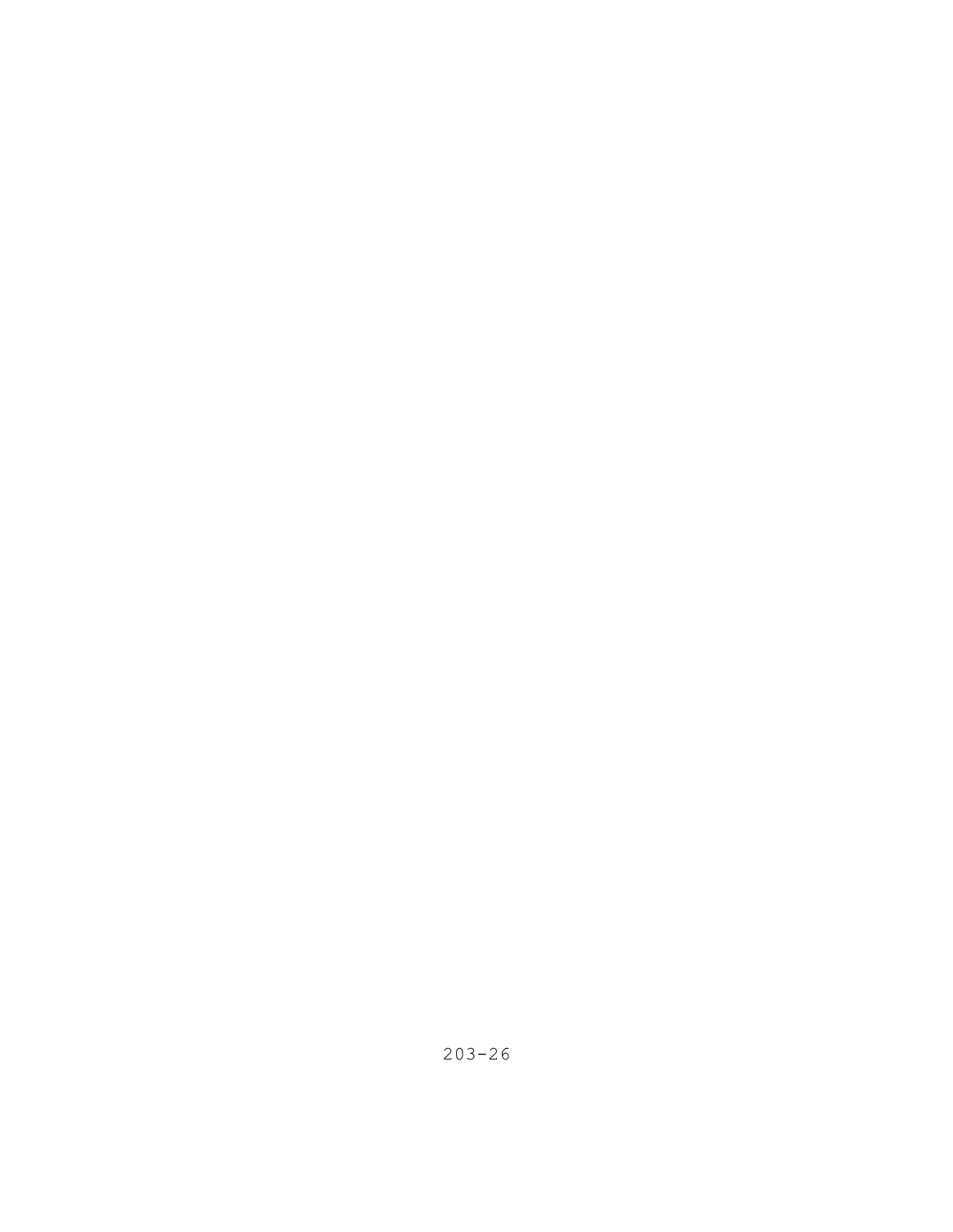#### CERTIVICATION

I, JEFFEEY S. HUNT, Planning Director, County of Maui, do hereby certify:

That the foregoing is a full, true and correct<br>16 Americanse to Charton 202, Thursday Office Л. copy of the Americans for Chapter 203, Shoreline Rules<br>for the Mayi Planningh Commission, drafted in Ranseyer<br>format, pursuant to the easilypeers of E For the May: Planning Commission, drafted in Research<br>format, pursuant to the requirements of Section 91-4.1,<br>Hawaii Revised Statutes, which were adopted on the <sub>SECE</sub><br>day of 1.8mitember 11, 2007 by allianative vote of<br>th

 $24 \text{ ft}$  day of  $\frac{70 \text{ ft}}{400 \text{ ft}}$ ,  $\frac{100 \text{ ft}}{400 \text{ ft}}$ ,  $\frac{200 \text{ ft}}{400 \text{ ft}}$ 

COUNTY OF MAUI

 $\cdot$ 

Planning Wirector

 $2.9.3 - 1.$